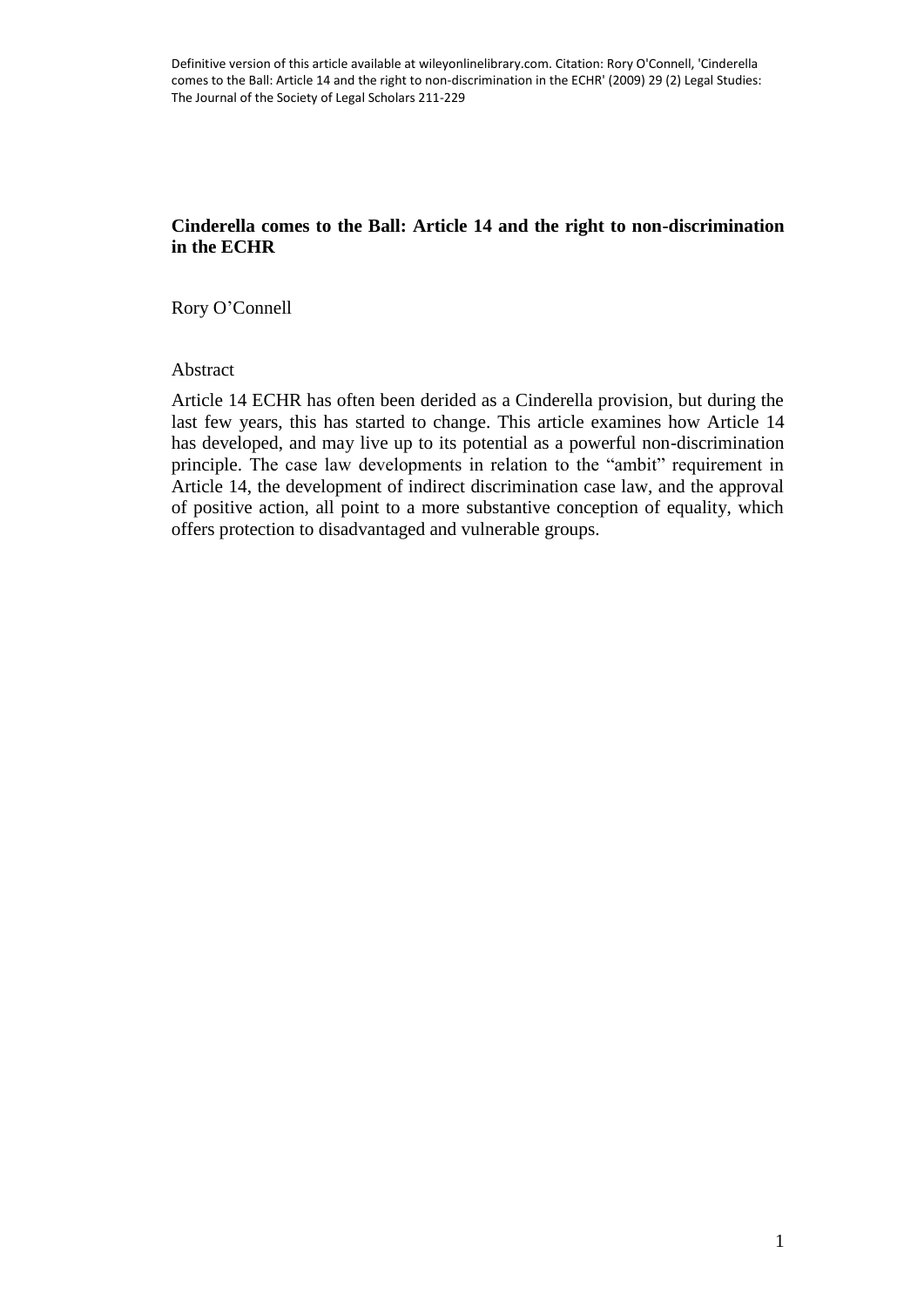# **Cinderella comes to the Ball: Article 14 and the right to non-discrimination in the ECHR**

Rory O'Connell<sup>1</sup>

# **Introduction**

The right to equality is often seen as a fundamental right, perhaps the fundamental right. Equality is "the stuff of legend",<sup>2</sup> even the "sovereign virtue."<sup>3</sup> There is a sense of power and history behind the words of the  $14<sup>th</sup>$  Amendment to the US Constitution, guaranteeing that no state shall "deny to any person within its jurisdiction the equal protection of the laws." The more comprehensive language of Section 15 of the Canadian Charter equally leaves no doubt that equality is an important and demanding right. The language of the nondiscrimination clause in the European Convention on Human Rights (ECHR) appears more modest than these formulations. Article 14 of the European Convention on Human Rights reads:

"The enjoyment of the rights and freedoms set forth in this Convention shall be secured without discrimination on any ground such as sex, race, colour, language, religion, political or other opinion, national or social origin, association with a national minority, property, birth or other status."

The Article thus imposes a duty on the State and public authorities, acting within the scope of convention rights, not to discriminate on the listed grounds or "other status", unless the discrimination can be justified.<sup>4</sup>

Article 14 is sometimes regarded as a Cinderella provision; the European Court of Human Rights (ECtHR) not developing it to have significant "bite".<sup>5</sup> As a leading equality law scholar said in 2001, the ECHR approach to equality is "less than satisfactory".<sup>6</sup> This second class status is manifest in a number of ways. The

 $\overline{a}$ <sup>1</sup> Senior Lecturer, Human Rights Centre, School of Law, Queen's University of Belfast; email: [r.oconnell@qub.ac.uk.](mailto:r.oconnell@qub.ac.uk) I would like to thank Professor Brice Dickson, Fiona O'Connell and the reviewers for Legal Studies for their comments on this paper. I am very grateful to the students on the Equality and Law module in QUB's LLM in Human Rights who discussed these ideas and cases with me during the 2007 and 2008 classes. The responsibility for any errors or inadequacies is mine alone.

 $2$  Along with freedom of expression: Noel Whitty, Therese Murphy and Stephen Livingstone, *Civil Liberties Law: The Human Rights Act Era* (Bath: Butterworths, 2001), 377.

<sup>3</sup> Ronald Dworkin, *Sovereign Virtue* (Cambridge: Harvard University Press, 2000).

<sup>&</sup>lt;sup>4</sup> It should be noted that the Council of Europe has sponsored a Protocol 12 to amend the non discrimination principle to apply to "any right set forth by law", and not only to "Convention rights". This article concentrates on Article 14 jurisprudence. For discussions of Protocol 12, see Urfan Khaliq, "Protocol 12 to the ECHR-a step forward or a step too far?" (2001) *Public Law* 457; Nicholas Grief, "Non-Discrimination under the European Convention on Human Rights: a critique of the United Kingdom Government's Refusal to Sign and Ratify Protocol 12" (2002) *European Law Review HR Supp* HR1

<sup>&</sup>lt;sup>5</sup> On the idea of equality review with "bite", see G. Gunther, "The Supreme Court, 1971 Term, Foreword: In Search of Evolving Doctrine on a Changing Court: A Model for a New Equal Protection" (1973) 86 *Harvard Law Review* 1.

<sup>6</sup> A. McColgan, "Women and the Human Rights Act" (2000) 51 (3) *Northern Ireland Legal Quarterly* 417, 433.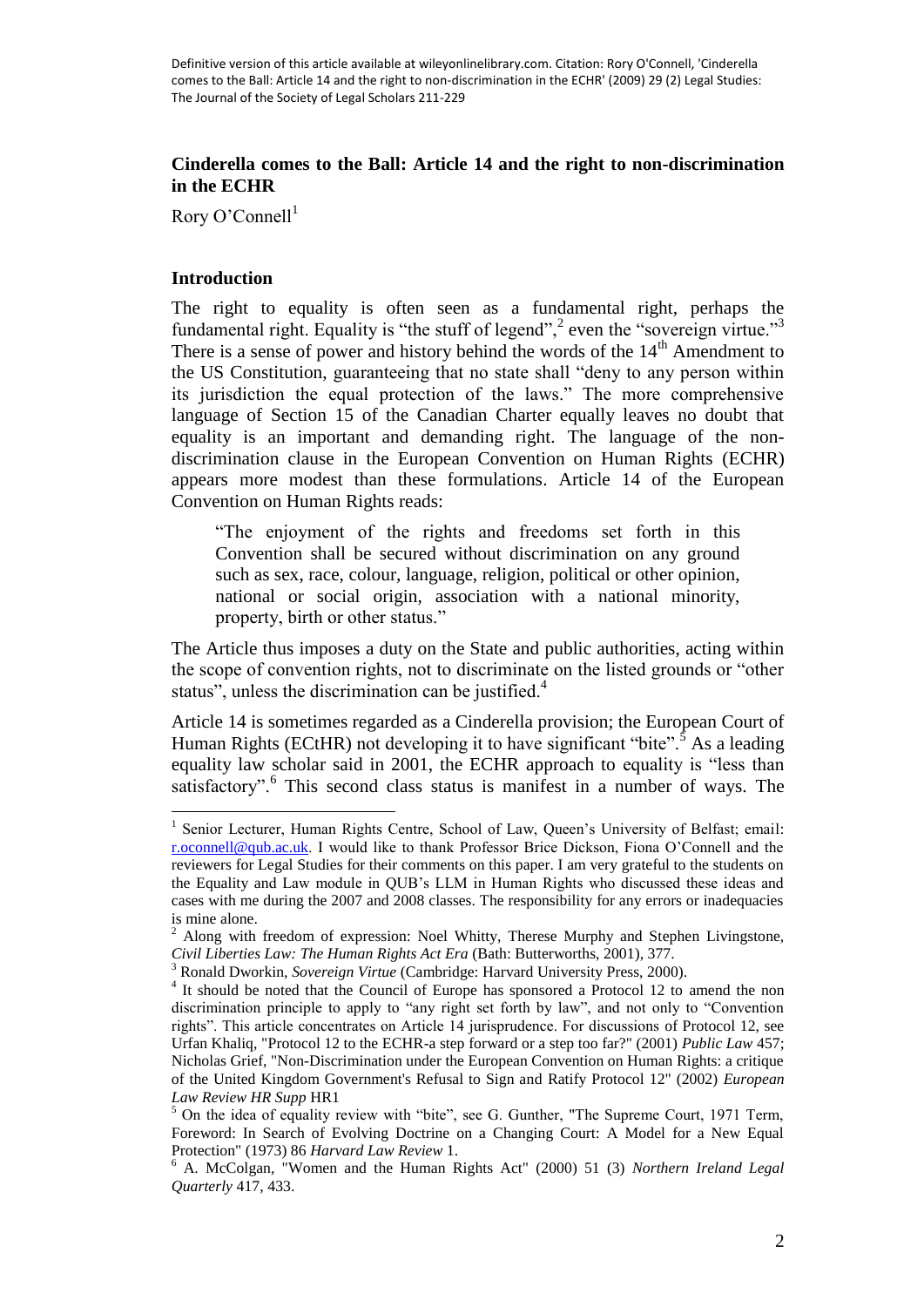ECtHR often chooses to decide cases on the basis of Articles other than Article 14 even where non-discrimination is central to the case.<sup>7</sup> The requirement that Article 14 only applies within the spheres in which convention rights are enjoyed, has the potential to limit the application of Article 14. Article 14 has a narrower scope of application than free standing equality provisions like Article 26 ICCPR $^8$ or Section 15 of the Canadian Charter of Rights and Freedoms. This has been described as a "weakness" in Article  $14$ ,  $9$  and the term "parasitic" is sometimes even used to describe this feature.<sup>10</sup> More serious has been the failure to develop an understanding of discrimination that goes beyond clear cut cases of direct discrimination; until recently there have been few cases on indirect discrimination or positive action. The possibility to justify discrimination, and the spectre of the margin of appreciation, have further potential to dilute the strength of the nondiscrimination principle.

These limitations point to the failure of the Strasbourg Court to promote a substantive conception of equality which would address questions of systematic disadvantage and oppression. Until recently, Article 14 jurisprudence was heavily oriented to a formal equality model, though with the scope to apply stricter standards of scrutiny to certain types of discrimination. The Court took as its starting point a formal conception of equality which asked the classic Aristotelian question, whether there was a difference in treatment between analogously placed persons or situations. Formal equality models typically look for a rational or reasonable justification for any such difference

Such a formal model of equality can be contrasted with substantive conceptions of equality. Substantive conceptions of equality come in different forms,  $\frac{11}{10}$  but tend to take as their starting point the idea that some persons, often because of their membership in a particular group, are systematically subject to

 $<sup>7</sup>$  This is sometimes done even in cases where the equality aspect of the case seems important. See</sup> for instance the cases on sexual orientation or the rights of persons who have had gender reassignment surgery: *Lustig-Prean* v. *United Kingdom* (1999) 29 EHRR 548, *Goodwin* v. *United Kingdom* (2002) 35 EHRR 18. The recent Grand Chamber decision in *S. and Marper v. United Kingdom*, (application numbers 30562/04 and 30566/04), is based on Article 8 and does not discuss Article 14, even though this was a major point of discussion in the House of Lords: *R. (S.) and R. (Marper)* v. *Chief Constable of South Yorkshire* [2004] UKHL 39, [2004] 1 WLR 2196.

<sup>8</sup> Article 26 is discussed in G. Moon, "Complying with its International Human Rights Obligations: The United Kingdom and Article 26 of the International Covenant on Civil and Political Rights" (2003) (3) *E.H.R.L.R.* 283.

<sup>9</sup> Lord Lester of Herne Hill, "Equality and UK Law: past, present and future" (2001) *Public Law* 77, 78.

<sup>10</sup> Whitty, et al, *Civil Liberties Law: The Human Rights Act Era*, 404.

<sup>&</sup>lt;sup>11</sup> Bamforth et al note that critics of formal equality object to its symmetrical approach, its focus on individual acts rather than structures, and its refusal to engage with the public / private divide. See Nicholas Bamforth, Maleiha Malik and Colm O Cinneide, *Discrimination Law: Theory and Context, Text and Materials (Socio-legal)* (London: Sweet and Maxwell, 2008), 205. Fredman identifies four distinctive aims of substantive equality: to "break the cycle of disadvantage", promote equal dignity, "entail positive affirmation and celebration of identity within community", and promote participation: Sandra Fredman, "Providing Equality: Substantive equality and the positive duty to provide resources" (2005) 21 (2) *South African Journal on Human Rights* 163, 167. For Arnardottir, substantive equality is concerned with equal outcomes and not just equal treatment, is concerned with groups, and aims for a contextual understanding of inequality: O. Arnardottir, *Equality and Non-Discrimination Under the European Convention on Human Rights* (The Hague: Kluwer, 2002) 31.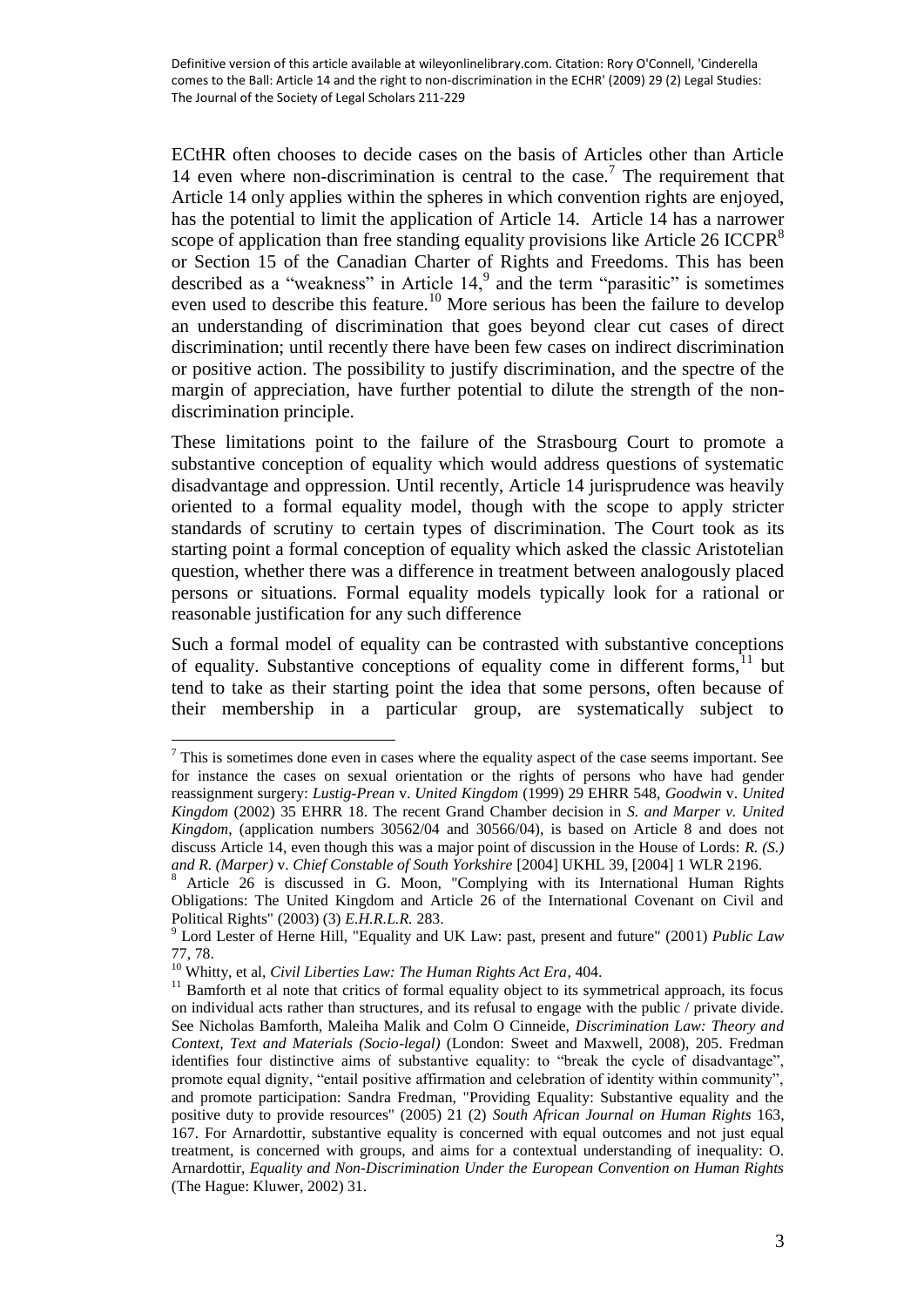disadvantage, discrimination, exclusion or even oppression. A substantive conception of equality therefore is more concerned with the effects of the law in reality, rather than questions of whether the law on paper makes distinctions. The central question is not whether the law makes distinctions, but whether the *effect* of the law is to perpetuate disadvantage, discrimination, exclusion or oppression. A substantive equality model will appreciate that inequality is often covert (even unconscious<sup>12</sup>) or the product of an accumulation of discrete factors.<sup>13</sup> Therefore, a substantive equality model may be willing to draw inferences about the existence of prejudiced motives even where these are not explicit. It will be alive to the effects of structural inequality, where it is not possible to identify any one specific "wrong doer" and his (or her) actions which caused the discrimination. Many of these aspects are powerfully summarised by Freeman's notion of a "victim's perspective" in contrast to a "perpetrator's perspective".<sup>14</sup> As a substantive model of equality is concerned with groups that are systematically subject to discrimination, it departs from the assumption of symmetry inherent in formal equality. This means that a substantive model of equality will not adopt a "colour blind" or "gender neutral" approach to distinctions; rather it will look more favourably on measures which promote substantive equality for previously disadvantaged groups.

The clearest expression of the Court's failure to develop a substantive conception of equality was set out in strong terms in Judge Bonello's dissenting opinion in *Anguelova v Bulgaria*:

"Kurds, coloureds, Muslims, Roma and others are again and again killed, tortured or maimed, but the Court is not persuaded that their race, colour, nationality or place of origin has anything to do with it. Misfortunes punctually visit disadvantaged minority groups, but only as the result of well-disposed coincidence."<sup>15</sup>

An academic survey in 2001 of the ECtHR jurisprudence concluded that the Court had moved to protect the marginalised in Europe, but had done so cautiously; significantly the authors examined the case law under Article 3 and Article 8 for the protection offered to the marginalised, not Article 14.<sup>16</sup>

Given the failure of the ECtHR to develop a substantive conception of equality, it is only natural that equality law scholars have looked to Canada and South Africa

 $12$  Lawrence, Charles "The Id, the Ego, and Equal Protection: Reckoning with Unconscious Racism" (1986) 39 *Stanford Law Review* 317.

 $13$  Littleton cites Marilyn Frye's metaphor of a birdcage as exemplifying systematic oppression: it is impossible to see how any single wire keeps a bird trapped; you can only appreciate the cage by stepping back and seeing how all the wires work together: Christine Littleton, "Reconstructing Sexual Equality" (1987) 75 *Cal. L. Rev.* 1279, 1315, citing M. Frye *The Politics of Reality*  (Crossing Press, 1983), 4-5.

 $I<sup>14</sup>$  Alan D. Freeman, "Legitimising Racial Discrimination through Anti-Discrimination Law" (1978) 62 *Minn. L. Rev.* 1049, Alan D. Freeman, "Anti-Discrimination Law: A Critical Review" in Kairys (ed.) *The Politics of Law* (NY: Basic Books, 1998).

<sup>&</sup>lt;sup>15</sup> *Anguelova v. Bulgaria* (2002) 38 EHRR 31 [O-13]. For an indictment of the ECtHR's record on racism, see Marie-Bénédicte Dembour, *Who believes in human rights? Reflections on the European Convention* (Cambridge: Cambridge University Press, 2006), 133-137.

<sup>&</sup>lt;sup>16</sup> Colin Harvey and Stephen Livingstone, "Protecting the Marginalised: The role of the ECHR" (2001) 51 (3) *Northern Ireland Legal Quarterly* 445, 464.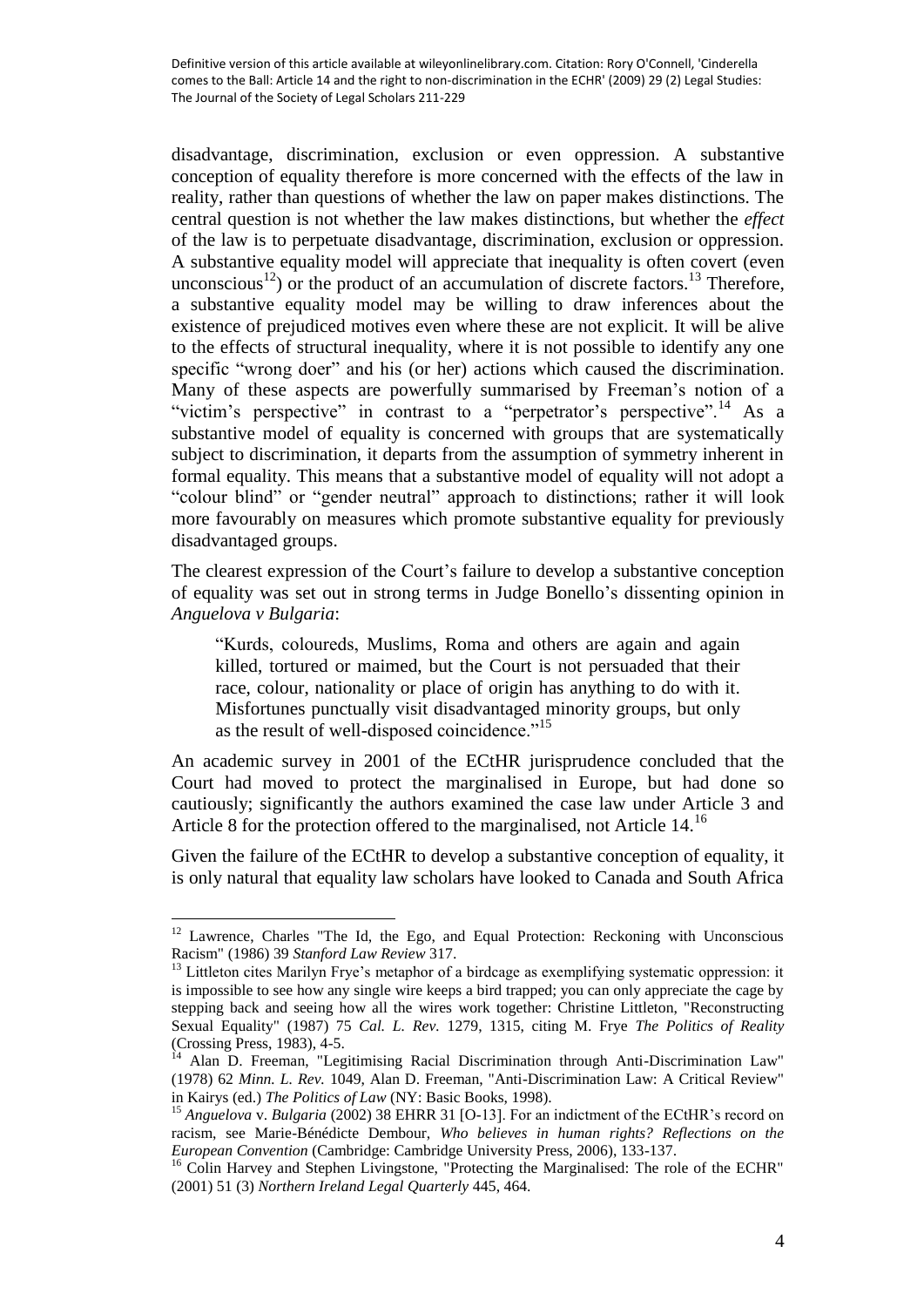for guidance on what a substantive equality model might look like.<sup>17</sup> Yet in the past ten years, there are signs that Article 14 is starting to play a more significant role,<sup>18</sup> and this is a development that has accelerated in the last three or four years. During the previous ten years, it became apparent that the Strasbourg court would expect "very weighty reasons" to be produced to justify discrimination on grounds of sex, race, nationality, religion and probably on grounds of birth outside of marriage or sexual orientation.<sup>19</sup> In 1996, the Court held that the refusal to pay an unemployment benefit, where that benefit was based on *contributions*, fell within the ambit of the right to property (*Gaygasuz* v. *Austria*). 20 Furthermore, in 2000, the Court of Human Rights indicated that the Convention had the potential to tackle problems of indirect discrimination.<sup>21</sup>

The following sections examine the developments in the jurisprudence of the Strasbourg court over the last four years. The paper examines different aspects of the Article 14 jurisprudence, specifically the requirement that an Article 14 claim has to be within the scope of a Convention right; the understanding of "other status", the topic of what constitutes discrimination under Article 14, the question of justification and finally the issue of positive action.<sup>22</sup> The paper stresses the shifts from a formal to a more substantive model of discrimination law, while also noting there are some points where a formal model is still influential.

## **"Within the Scope of Convention Rights"**

The non-discrimination clause is restricted to the enjoyment of Convention rights. This is often called the "ambit" requirement: Article 14 can only be invoked if a situation is within the ambit of a Convention right. This is sometimes derided as a parasitic requirement. The ambit requirement, though often attenuated in the

<sup>&</sup>lt;sup>17</sup> Evadne Grant and Joan Small, "Disadvantage and Discrimination: the emerging jurisprudence of the South African Constitutional Court" (2000) 51 *Northern Ireland Legal Quarterly* 174, G. Moon, "From Equal Treatment to Appropriate Treatment: What Lessons can Canadian Equality Law on Dignity and on Reasonable Accommodation teach the United Kingdom?" (2006) (6) *E.H.R.L.R.* 695-721, G. Moon and R. Allen, "Dignity Discourse in Discrimination Law: A Better Route to Equality?" (2006) (6) *E.H.R.L.R.* 610-649; R. O'Connell, "The Role of Dignity in Equality Law: Lessons from Canada and South Africa" (2008) (2) *International Journal of Constitutional Law* 267-286. See Volume 23, issue 2 of the *South African Journal of Human Rights* for a symposium on substantive equality.

<sup>&</sup>lt;sup>18</sup> Arnardottir argued for a substantive equality interpretation of Article 14 in *Equality and Non*-*Discrimination Under the European Convention on Human Rights* (The Hague: Kluwer, 2002).

<sup>19</sup> Arnardottir, *Equality and Non-Discrimination Under the European Convention on Human Rights*, 141-154.

<sup>20</sup> *Gaygusuz* v. *Austria* (1996) 23 EHRR 364.

<sup>21</sup> *Thlimmenos* v. *Greece* (2001) 31 EHRR 411.

 $22$  For a time, UK courts adopted a sharply defined analysis under Article 14, as set out in *Michalak* v. *Wandsworth London Borough* [2002] EWCA Civ 271, [2003] 1 WLR 617. The House of Lords has expressed doubt about the value of the formulation of the Michalak questions: *R (Carson)* v. *Secretary of State for Work and Pensions* [2005] UKHL 37, [2006] 2 AC 173 at [2] per Lord Nicholls, [28-33] per Lord Hoffmann, [64] per Lord Walker, [97] per Lord Carswell.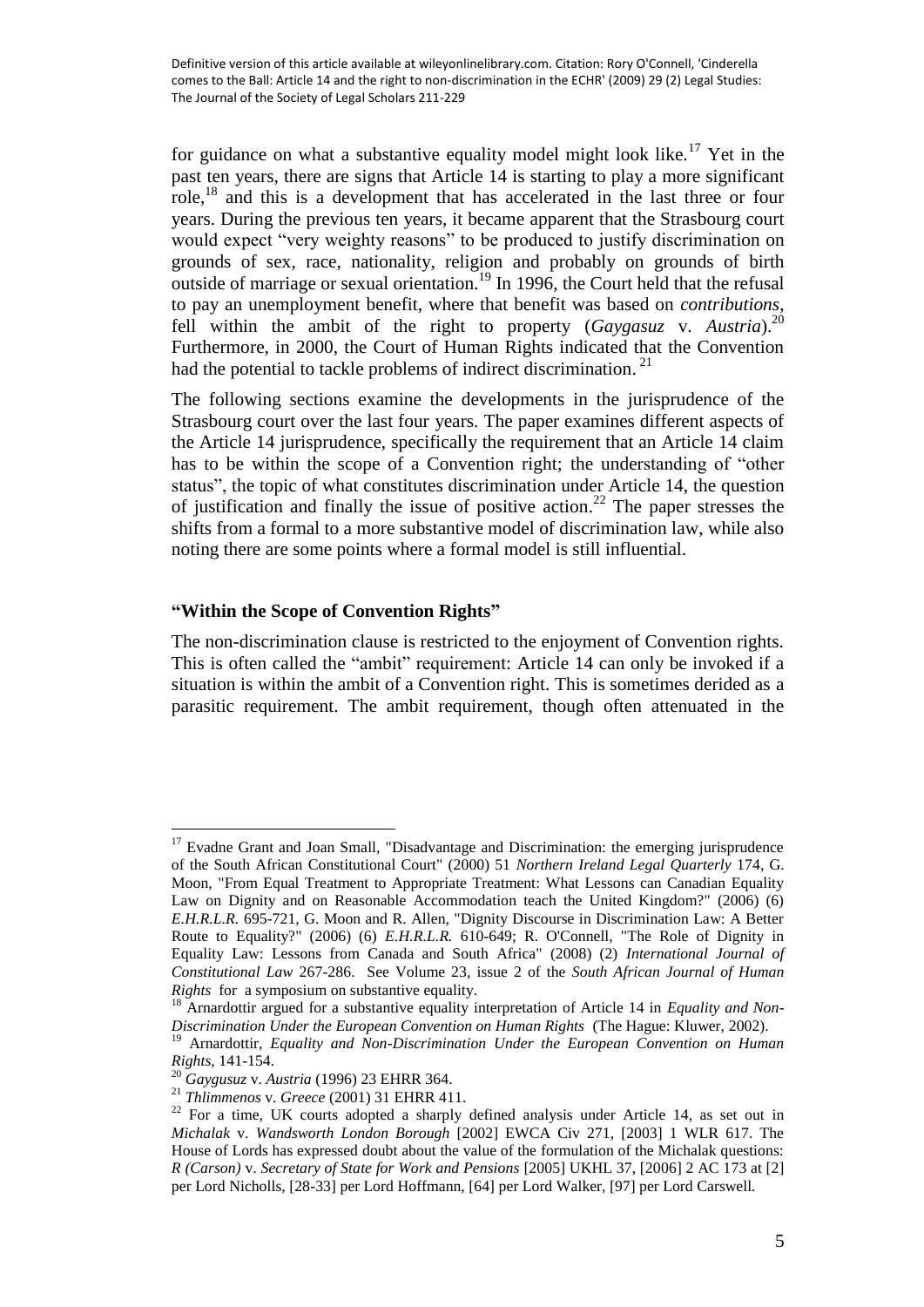ECtHR jurisprudence can still trip up equality claims,  $2<sup>3</sup>$  and at least some Law Lords have indicated that they take the ambit requirement seriously.<sup>24</sup>

The restriction of the non-discrimination principle to Convention rights is not an issue which divides formal and substantive theories of equality. The principle that likes should be treated alike is not one which should be limited in this manner. It is also difficult to see why an advocate of substantive equality would like to see it so limited. It would however be a particularly serious issue, from a substantive equality viewpoint, if a non-discrimination principle did not apply to areas of social life where discrimination and disadvantage were likely to be problems.

At Strasbourg, the ECtHR has addressed the problem of the ambit in a number of ways.<sup>25</sup> Most strikingly, in some cases it avoids the ambit discussion altogether by treating some discriminatory acts as, in and of themselves, amounting to inhuman or degrading treatment under Article  $3<sup>26</sup>$  or as violations of the right to respect for private and family life under Article 8.<sup>27</sup> It has been willing to give a wide interpretation of the ambit. Most importantly the ECtHR stresses that Article 14 is an "autonomous" provision, it can be violated even where the substantive article relied upon to invoke Article 14 has not been violated.<sup>28</sup>

Beyond recognising a degree of autonomy, the ECtHR has been willing to accept that many situations fall within the "ambit" of a right, thus allowing Article 14 to bite even though the substantive article may not have been violated. This is important as the ECHR includes a list of rights which is a much shorter list than that found in the Universal Declaration of Human Rights. The text does not include many social and economic rights, apart from education (Article 2 of Protocol 1), property (Article 1 of Protocol 1), and rights to join a union (Article 11 ECHR). Yet, problems of discrimination are often experienced in relation to social and economic matters, such as denial of employment opportunities, differential treatment in relation to housing, or uneven enjoyment of the right to health. The ECtHR has gradually extended the ambit requirement to fields which

<sup>&</sup>lt;sup>23</sup> Most famously in the *Botta* case, where the right of access to a beach was treated as too tenuous a link with the Convention rights: *Botta* v. *Italy* (1998) 26 EHRR 241. See also *Vilho Eskelinen* v. *Finland* Application no. 63235/00.

<sup>24</sup> *Secretary of State for Work and Pensions* v *M.* [2006] UKHL 11, [2006] 2 AC 91 at [4-5] per Lord Bingham, [87-90] per Lord Walker.

<sup>25</sup> Noel Whitty, Therese Murphy and Stephen Livingstone, *Civil Liberties Law: The Human Rights Act Era* (Bath: Butterworths, 2001), 404.

<sup>26</sup> Most of these are cases of racial discrimination: *East African Asians v. United Kingdom* (1973) 3 EHRR 76, *Cyprus* v. *Turkey* (2001) 35 EHRR 30, *Moldovan* v. *Romania (No. 2)* (2007) 44 EHRR 16. Article 3 has also been successfully invoked in a disability discrimination context. A British court ordered that a wheelchair user be detained for contempt of court, without making any effort to see if there were facilities for wheelchair users. The Court of Human Rights found a violation of Article 3: *Price* v. *United Kingdom* [2002] 34 EHRR 53.

 $27$  This is especially so with cases that involve discrimination against gay men and lesbians, and persons who have had gender reassignment surgery: *Lustig-Prean* v. *United Kingdom* [1999] 29 EHRR 548, *Goodwin* v. *United Kingdom* (2002) 35 EHRR 18. Wintemute believes the "ambit" requirement can be attenuated by treating any discrimination based on "religion, political opinion, sexual orientation or gender identity" as falling within the ambit of Articles 8-11: Wintemute, R. ""Within the Ambit": How Big Is the "Gap" in Article 14 European Convention on Human Rights" (2004) (4) *European Human Rights Law Review* 366, 371.

<sup>28</sup> *Belgian Linguistic case* (1968) 1 EHRR 252, 283.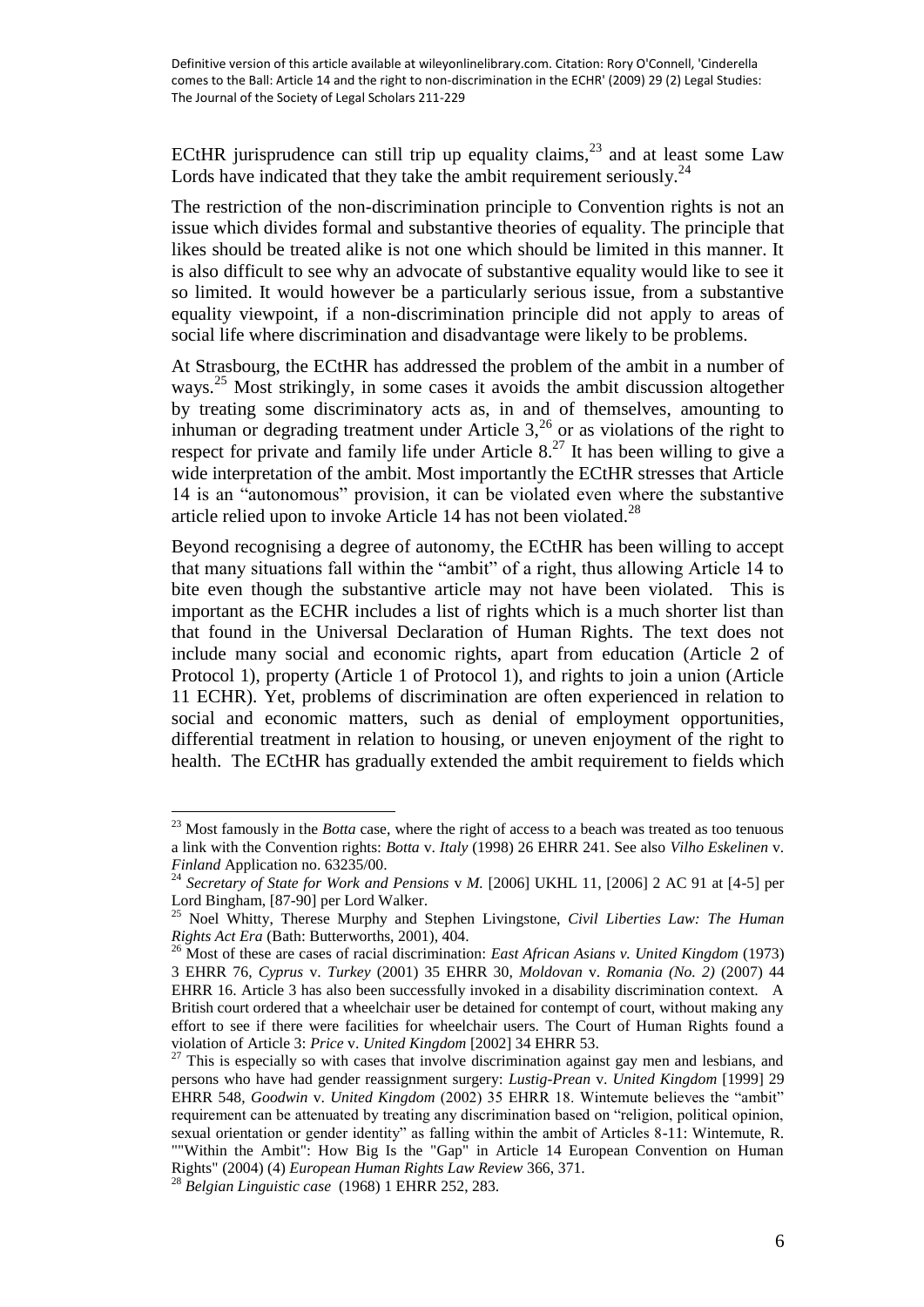do not, at first glance, fall under the scope of a Convention right. These include social security, and to a lesser extent, the right to work.

As noted above, the ECtHR said in the 1996 case of *Gaygasuz* that decisions not to pay a particular welfare payment will fall within the ambit of the right to property if the welfare payment is based on contributions, rather than merely being funded by general taxation.<sup>29</sup> In *Stec* v *UK*, an admissibility decision in 2005, the ECtHR extended the ambit of property rights to cover any social welfare payment, even non-contributory ones, thus demanding that they respect the non-discrimination principle.<sup>30</sup> The admissibility decision in Stec was not disapproved of by the later decision of the Grand Chamber on the merits.<sup>31</sup> In that Grand Chamber decision, one concurring judge noted that the admissibility decision extended the "ambit" very far, and effectively amounted to the ECtHR bringing about the implementation of Protocol 12 to the ECHR in respect of social security benefits, even for those states that had not ratified Protocol  $12^{32}$ 

This extension of the ambit of property rights to social security matters, thus insisting on the non-discrimination principle, seems to be confirmed in *Luczak* v. *Poland*, where the ECtHR assumes that the property right is sufficiently engaged and concentrates on Article  $14<sup>33</sup>$  In that case, the Polish authorities refused to allow a non-national to join a social security system for farmers. The system was mostly (95%) financed by the public purse rather than contributions. As the applicant had not made any contributions to this scheme, it might have been thought the property right was not engaged, on a pre-Stec approach.<sup>34</sup>

Within the European Convention context, decisions to discriminate in respect of the right to work may fall foul of the non-discrimination principle. For example, a decision to prohibit persons from employment in the private sector, because of their past activities as members of Communist security services has been found to be within the ambit of Article 8, and to lead to violations of Article 14 in connection with Article 8 (*Sidabras v Lithuania*).<sup>35</sup> In reaching this conclusion, the European Court of Human Rights relied on other international material, including Article 1 European Social Charter (ESC), the opinion of the ESC expert committee, and International Labour Organisation texts.<sup>36</sup> A ban on employment affects the ability to earn a living and has a knock-on effect on the enjoyment of a private life. It is therefore possible to plead the non-discrimination right, which the European Court of Human Rights found was violated in *Sidabras*. Here, the legislation had come into force nearly a decade after the end of communism, it included vague definitions of the jobs affected, and applied to the private sector

<sup>29</sup> *Gaygusuz* v. *Austria* (1996) 23 EHRR 364.

<sup>30</sup> *Stec* v. *United Kingdom* [(2005) 41 EHRR SE18, at [47-55].

<sup>31</sup> *Stec* v. *United Kingdom* (App. nos. 65731/01 and 65900/01), [2006] 43 EHRR 47.

<sup>&</sup>lt;sup>32</sup> See concurring opinion of Judge Borrego Borrego.

<sup>33</sup> *Luczak* v. *Poland* Application no. 77782/01.

<sup>&</sup>lt;sup>34</sup> In the UK, domestic courts seem to have hesitated over whether to embrace the *Stec* reasoning. The House of Lords has now authoritatively settled the issue, and insisted that the *Stec* principle should be respected by domestic courts under the Human Rights Act 1998. See *R (RJM)* v *Secretary of State for Work and Pensions* [2008] UKHL 63, [29-32].

<sup>35</sup> *Sidabras v Lithuania* (2004) Applications nos. 55480/00 and 59330/00, at [47].

<sup>36</sup> *Ibid.*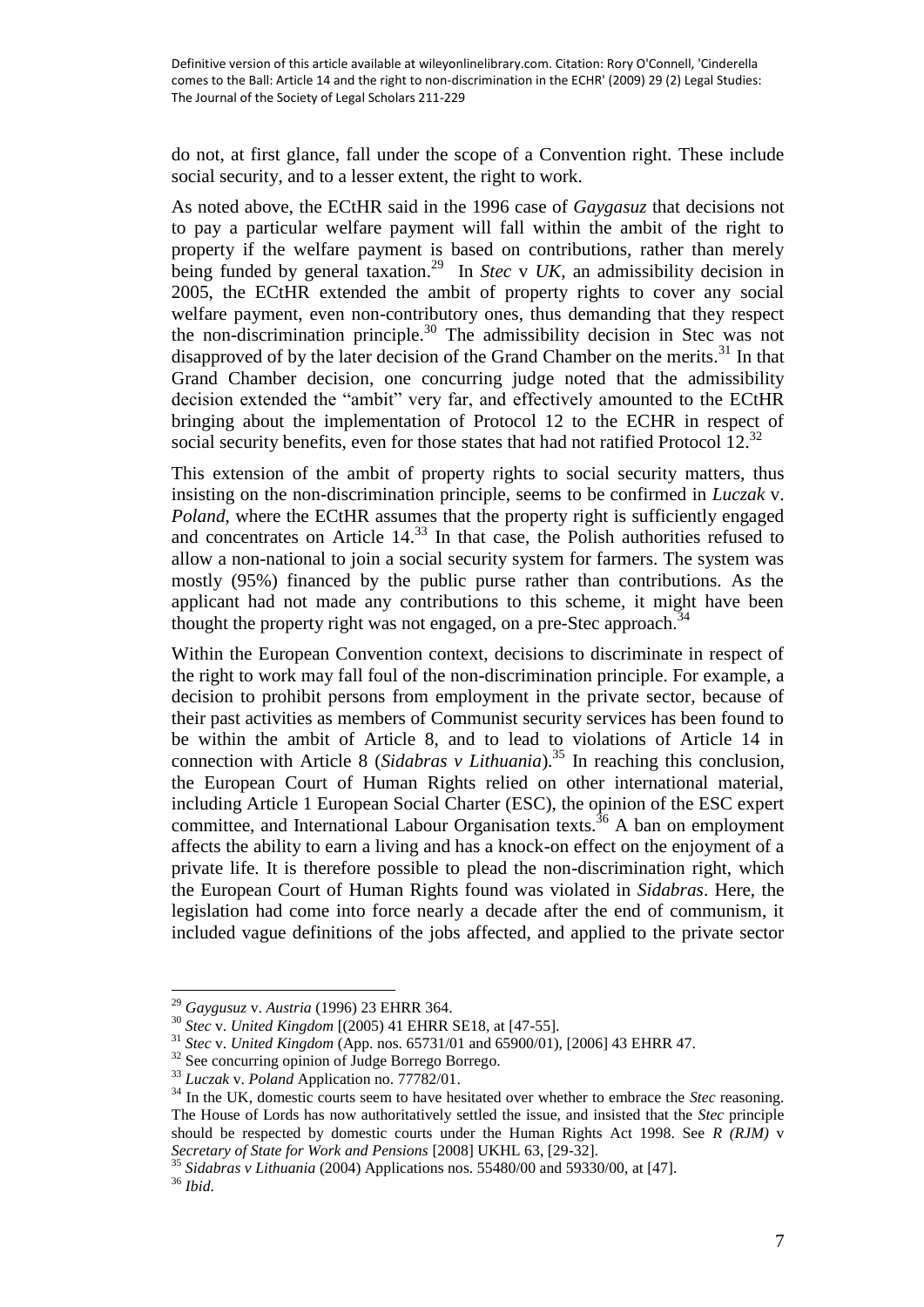where a requirement of loyalty was not so clearly required.<sup>37</sup> Accordingly, there was a violation of Article 14 in conjunction with Article 8.<sup>38</sup>

Whilst the ECtHR has extended the ambit of convention rights, it has not done away with the ambit requirement. An Article 14 complaint that fails to specify the relevant substantive right will be rejected as being manifestly ill founded.<sup>39</sup> Even the *Sidabras* case concerned a very extreme situation and does not necessarily entail that all cases involving a denial of employment will fall within the ambit of Article 8. The case involved an extreme and wide-ranging ban on an individual from working in the private sector,  $40$  and so does not bring all employment decisions within the scope of Article 8. Nevertheless, it is important, as it may mark a *Gaygasuz* moment in relation to employment, and we await a decision analogous to *Stec* in this area.

### **Meaning of Discrimination**

The greatest weakness in traditional Article 14 jurisprudence has been the limited understanding of what was covered by the term "discrimination." Until recently, it has tended to prohibit only "direct and overt" discrimination,<sup>41</sup> and has failed to reach more covert or subtle forms of discrimination.

#### *A comparator requirement?*

Judgements at both the domestic and European levels frequently refer to the need for there to be a difference in treatment between the claimant and someone in an analogous position, thus imposing a comparator requirement. The experience of comparator requirements in domestic anti-discrimination laws is often an unhappy one; a comparator requirement is one of the key problems with formal models of equality. According to Fredman, the comparator approach has several flaws. The comparator in a formal equality model tends to take as the norm a male, white, able bodied, heterosexual Christian. In some cases, (pregnancy or workforces with de facto sex segregation) there is simply no suitable comparator. Finally, the comparator approach tends merely to ask if there is a difference, without asking whether the difference in treatment is proportionate to the difference in situation. <sup>42</sup>

The requirement for a comparator in Article 14 sometimes upsets discrimination claims<sup>43</sup> but overall the role of any such comparator requirement is ambiguous in the Strasbourg case law.<sup>44</sup> Some domestic judges and academics have commented

<sup>37</sup> *Sidabras* at [57].

<sup>38</sup> This was confirmed in *Rainys and Gasparavicius v Lithuania* (2005) Applications nos. 70665/01 and 74345/01.

<sup>39</sup> *Silih* v. *Slovenia* application no. 71463/01.

<sup>40</sup> *Secretary of State for Work and Pensions* v *M.* [2006] UKHL 11, [2006] 2 AC 91 per Lord Nicholls at [83].

<sup>41</sup> Aileen McColgan, *Discrimination Law: Text, Cases and Materials* (Oxford: Hart, 2005), 19.

<sup>42</sup> See Sandra Fredman, *Introduction to Discrimination Law* (Oxford: OUP, 2002), 8-10.

<sup>43</sup> *Carson's Application for Judicial Review* [2005] NIQB 80 at [22].

<sup>44</sup> See the discussion in Arnardottir, *Equality and Non-Discrimination under the European Convention on Human Rights*, 182-4.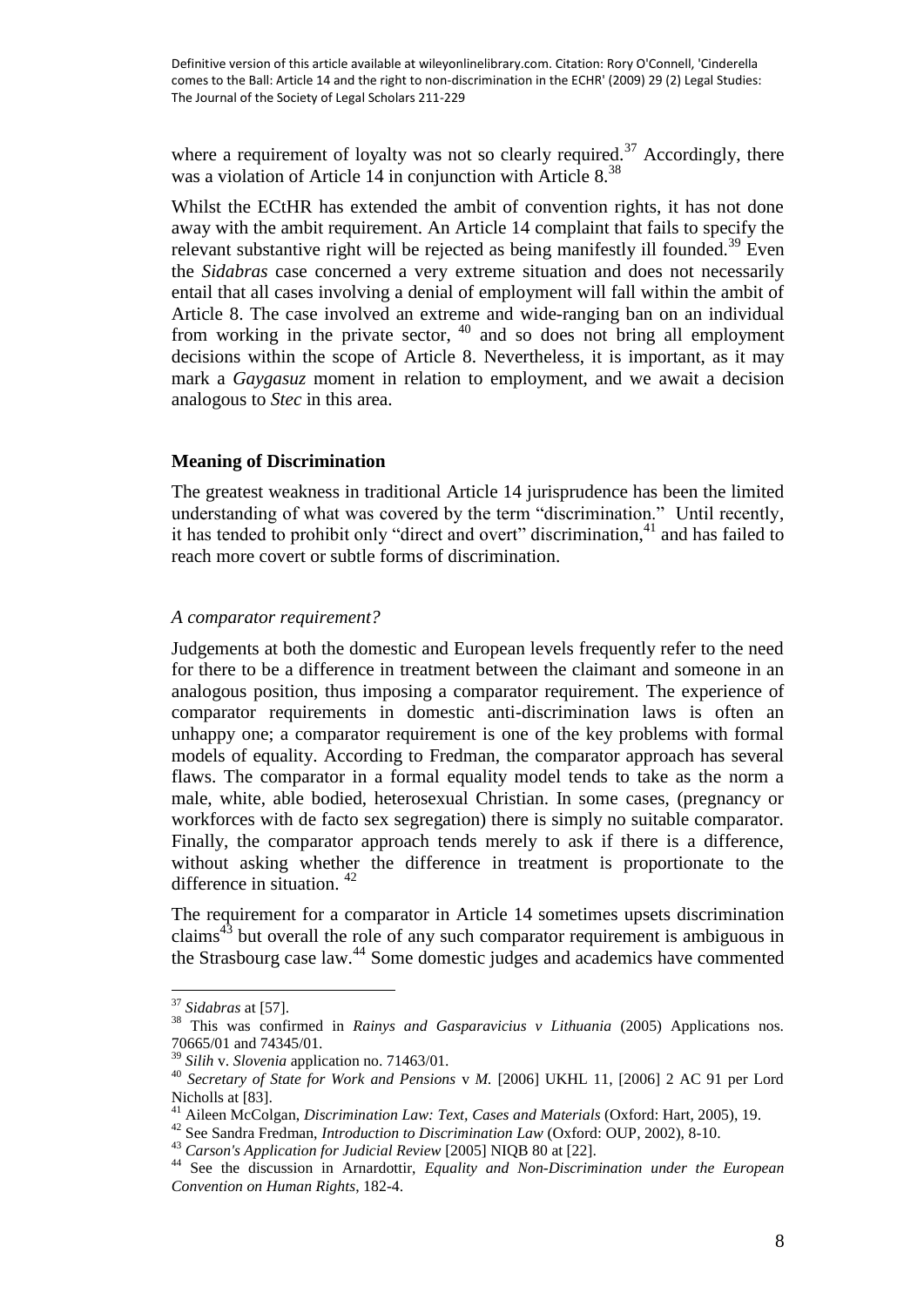on this, in particular suggesting that the Strasbourg jurisprudence tends to conflate the requirement that there be a difference in treatment between analogous persons or situations, with the application of the justification test. Baroness Hale has produced some thoughtful comments on Article 14 in the *AL* case. She suggests that the Article 14 jurisprudence is not so much obsessed with the need for a comparator as domestic anti-discrimination law, and that the Strasbourg Court usually focuses on questions of justification.<sup>45</sup>

There is some evidence for this in the Chamber decision in the case of *Burden and Burden v UK*. The applicants were sisters who complained that though they lived together they did not enjoy the special legal privileges accorded to married couples or civil partners. The ECtHR decided not to focus on the comparator question but instead focused on the issue of justification.<sup>46</sup> However, on referral to the Grand Chamber, the Grand Chamber arrived at the same conclusion but focusing more on precisely the question as to whether the sisters were in a suitably analogous situation. $47$ 

Even in cases where the ECtHR devotes some attention to the comparator question, the issue of justification is not far away. In *Ismailova* v. *Russia,* a Russian court had granted custody of children to their father rather than their mother. The mother alleged discrimination, but the ECtHR noted that there were many differences between the parents' situations, and that these differences amounted to justification of the decision.<sup>48</sup> In the recent *Carson* decision, the Court of Human Rights discussed both the analogous situation requirement and the question of justification. The case concerned the general policy of the UK to index link pensions paid to UK residents, but not to index link the pensions paid to UK citizens abroad, unless they happened to live in a country with a specific treaty providing for this. The Court held that such pensioners resident abroad were not in an analogous position to those resident in the UK, nor were they in an analogous situation to those pensioners resident in countries with a treaty arrangement.<sup>49</sup> The Court also said that any difference in treatment could be justified.<sup>50</sup>

The question of whether a comparator is in an analogous position is one which Strasbourg treats therefore as being closely related to the question of justification,

<sup>45</sup> See *AL Serbia (FC)* v *Secretary of State for the Home Department* [2008] UKHL 42, [22-25]. Also emphasising that Article 14 ECHR is about justification, see Sandra Fredman, *Human rights transformed : positive rights and positive duties* (Oxford: Oxford University Press, 2008), 187.

<sup>46</sup> *Burden and Burden* v. *United Kingdom* (2007) 44 EHRR 51, at [58]. The Grand Chamber adopted the same approach as in the Chamber decision in *Burden* in the much publicised case of *Evans* v. *United Kingdom* Application no. 6339/05. The case concerned a separated couple who had previously made plans to have a genetically related child, but where the male partner had withdrawn his consent to the use of his sperm. The female partner argued that this violated a number of Convention rights; a subsidiary argument was that she was being treated differently from a woman who could conceive without the benefit of IVF. At [95] the Grand Chamber notes that it does not need to decide whether the applicant was in an analogous position to a woman who could conceive without IVF, as in any event any distinction could be justified as the justification test was already satisfied under Article 8.

<sup>47</sup> *Burden and Burden* v. *United Kingdom* (2008) 47 EHRR 38, [61-66].

<sup>48</sup> Application no. 37614/02 [57-61]

<sup>49</sup> *Carson* v *United Kingdom* Application no. 42184/05, (2008) [78-79].

<sup>50</sup> *Carson*, [80].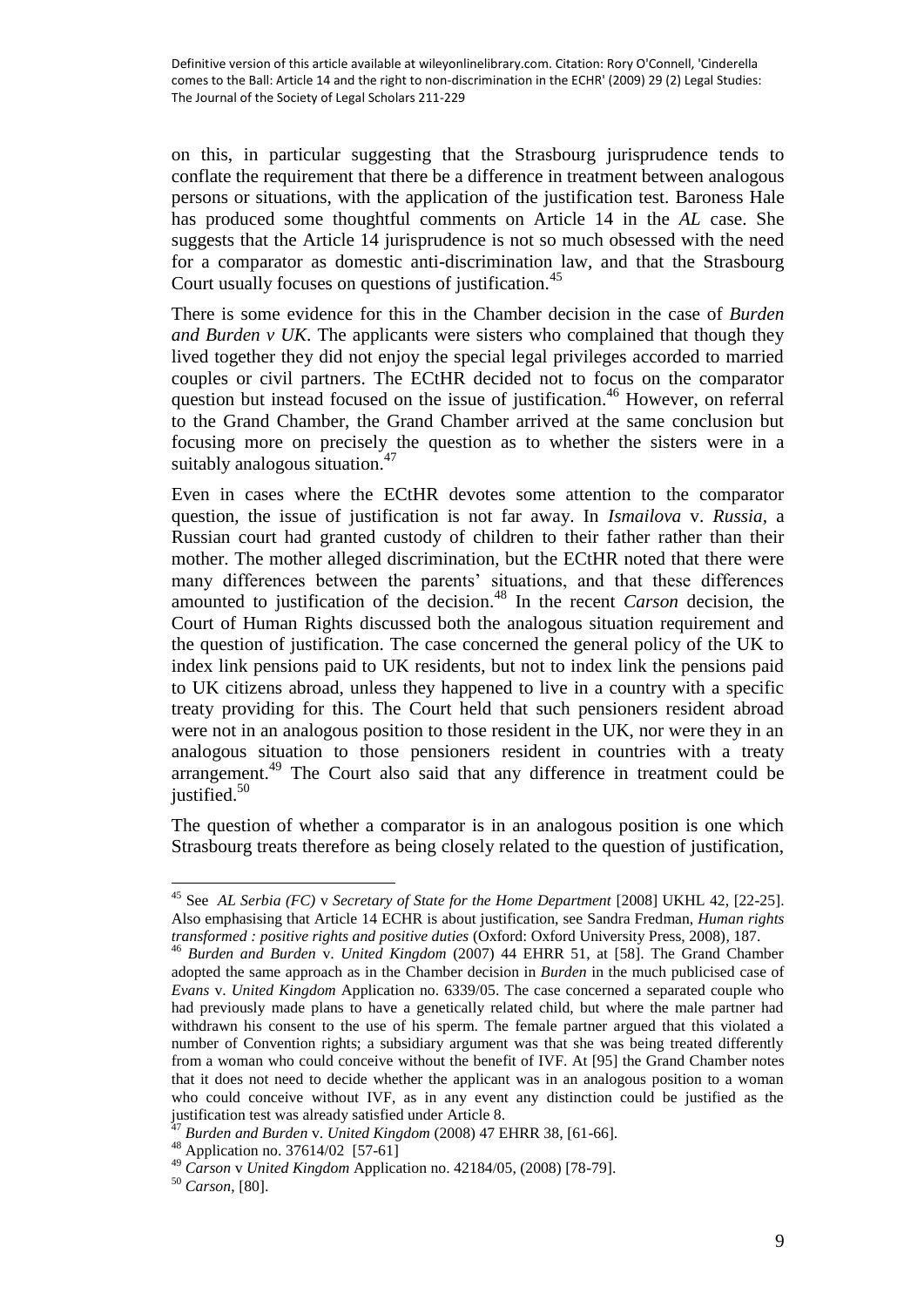though it has not been supplanted by the justification test. It therefore continues to be an issue which could trouble the development of a substantive equality jurisprudence under Article 14.

# *Covert discrimination: Prejudiced motivation of official decisions regulating rights*

The traditional focus of the ECtHR has been on formal distinctions between persons in analogous positions. This is satisfactory for dealing with straightforward cases of direct, explicit distinctions. In some instances, this approach may not always recognise some situations as being discrimination. This is so when dealing with facially neutral measures (i.e. measures that make no explicit distinctions) that have a disparate impact on members of different groups. This is the problem of indirect discrimination addressed in the next section. Such a formal approach may also be inadequate when dealing with measures that have been taken due to prejudiced motivation, but which do not make formal distinctions. During 2007, the ECtHR indicated that Article 14 may be able to deal with such cases, and in particular, that it may be possible to derive inferences about the existence of prejudiced motives from the statements of elected officials.

In one case during 2007, the ECtHR criticised an elected official for making prejudiced comments about "homosexual propaganda". In *Baczkowski* v. *Poland,* a civil society organisation wished to conduct a demonstration to promote a number of equality issues.<sup>51</sup> They were denied permission for their demonstration though other organisations and demonstrations were permitted. The reasons cited for the denial were the failure to provide a "traffic organisation plan", and to avoid clashes with other demonstrations. The ECtHR found a violation of Article 11 ECHR as the denial of permission did not satisfy the "prescribed by law" requirement in Article 11.2. Prior to the official denial of permission by civil servants, the Mayor had indicated he opposed "propaganda of homosexuality". The ECtHR, while recognising the right to free expression, also noted that elected officials had to be careful in what they said, as their comments might be interpreted as being instructions for officials.<sup>52</sup> By analogy with the principle that "justice must not only be done, but be seen to be done", the Mayor's statement, at a time when officials were considering the request for the demonstration, was sufficient to conclude the denial of permission was a violation of Article  $14$ .<sup>53</sup>

This case is perhaps exceptional, though not unique.<sup>54</sup> Generally, the ECtHR requires strong evidence before it will conclude that actions of public officials are motivated by prejudice. In some cases it has even spoken of the need to prove (eg racial) prejudice "beyond reasonable doubt", though qualifying this by saying proof appropriate to a criminal case was not required. Such proof beyond reasonable doubt may arise from a collection of clues which give rise to a clear

<sup>51</sup> *Baczkowski v. Poland*, Application no. 1543/06.

<sup>52</sup> *Ibid.* [98].

<sup>53</sup> *Ibid.* [99-101].

<sup>&</sup>lt;sup>54</sup> In the French cases involving single persons who were denied the authorisation to adopt children, the ECtHR was prepared to draw the conclusion that the decisions were based on sexual orientation even though this was not explicit in the reasoning of the national authorities: *Frette* v. *France* (2004) 38 EHRR 21, *E.B.* v *France* application no. 43546/02.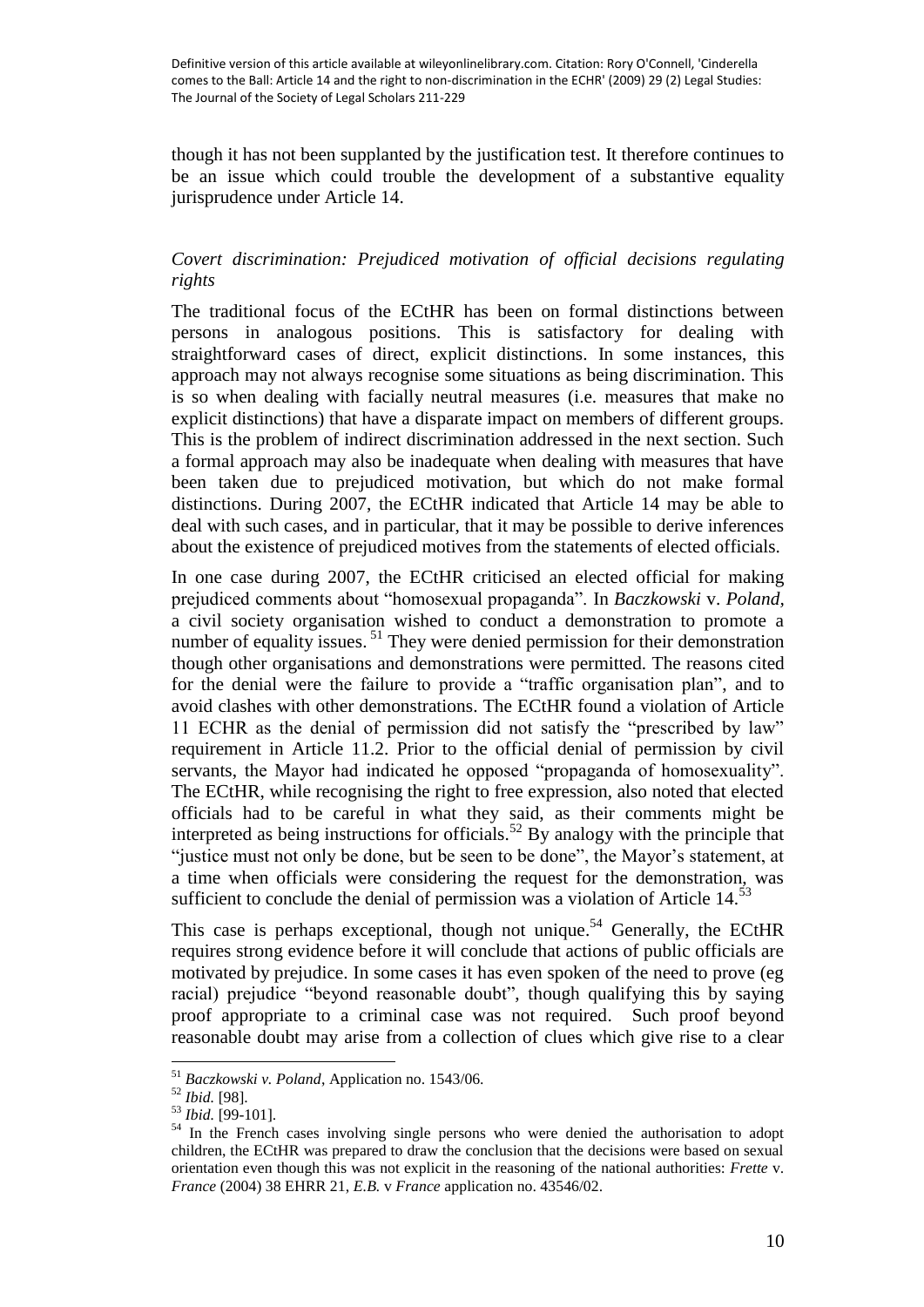inference, or presumptions that are not rebutted.<sup>55</sup> However, the ECtHR will not presume, from the existence of a general social problem of discrimination against a minority, that any ill treatment of a member of that minority is motivated by prejudice. The applicant must refer to specific aspects of his or her case.<sup>56</sup> Even if there is a specific example of a racist comment by a public official, the ECtHR will not necessarily conclude this demonstrates that treatment of a victim has been motivated by a discriminatory purpose.<sup>57</sup>

# *Indirect discrimination*

Despite some cases dealing with indirect discrimination,<sup>58</sup> and some dicta favourable to the notion of indirect discrimination,<sup>59</sup> the bulk of the case law of the Strasbourg Court deals only with direct discrimination, and the ECtHR is reluctant to accept indirect discrimination cases.<sup>60</sup> This is partly for the reason just discussed, that the ECtHR does not want to draw inferences from statistical patterns of disadvantage.

Nevertheless, ever since the *Thlimmennos* case in 2000, the ECtHR has moved to deal with problems of indirect discrimination. In some of the cases on the Article 14 duty to investigate (see later), the ECtHR seems to base the positive obligation to investigate on an indirect discrimination argument: that there is a factual difference that calls for a different treatment (i.e. an investigation into prejudice).<sup>61</sup> In a 2005 admissibility decision, the court actually found that the facially neutral decision to withdraw certain disability benefits had a differential impact as between men and women and that this was prima facie discrimination under Article 14, but it was held to be justified.<sup> $62$ </sup> Also, in the somewhat exceptional case of *Zarb Adami* v *Malta*, the Court of Human Rights was willing to find that there was a situation of discrimination in fact and practice, even though not on the face of the law. Maltese law governing juries allowed for men and women to serve, but administrative practices meant that in practice far more

 $\overline{a}$ <sup>55</sup> *Celniku v. Greece,* Application no. 21449/04 at [79-81]; *Cobzaru* v. *Romania,* application no. 48254/99 at [93].

<sup>56</sup> *Cobzaru* v. *Romania,* application no. 48254/99 at [95].

<sup>57</sup> *Karagiannopoulos v. Greece*, Application no. 27850/03 at [77]. A member of the Roma community had been shot in the head during a police operation. A police officer only tangentially involved in the operation made a comment in court later about the majority of gypsies being criminals. The ECtHR held this did not point to any discriminatory motivation in the original operation. It did however find a substantive violation of Article 2.

<sup>58</sup> *Thlimmenos* v. *Greece* (2001) 31 EHRR 411; *Zarb Adami* v. *Malta* (2007) 44 EHRR 49.

<sup>59</sup> *Belgian Linguistic case* v. *Belgium* (1967) 1 EHRR 252, section 10; *Jordan* v. *United Kingdom*  Application no. 24746/94, (2003) 37 EHRR 2, [154]; *Kelly and others* v. *United Kingdom* (Application no. 30054/96) at [148].

<sup>60</sup> *Ahmad* v. *United Kingdom* (1981) 4 EHRR 127; *Stedman* v. *United Kingdom* (1997) 23 EHRR CD 168; *D.H.* v. *Czech Republic* Application no. 57325/00, but now reversed by the Grand Chamber.

<sup>61</sup> *Angelova and Iliev* v *Bulgaria* Application no. 55523/00, at [115].

<sup>62</sup> *Hoogendijk* v *Netherlands* Application number 58641/00. The Netherlands modified the rules on the payment of the disability benefit partly to remove discriminatory aspects of the system, but also for financial reasons. Interestingly the Court accepted that both motives were legitimate, though it is not clear from the discussion on Article 14 that "seeking to keep the costs of the … scheme within acceptable limits" by itself would have been a sufficient purpose.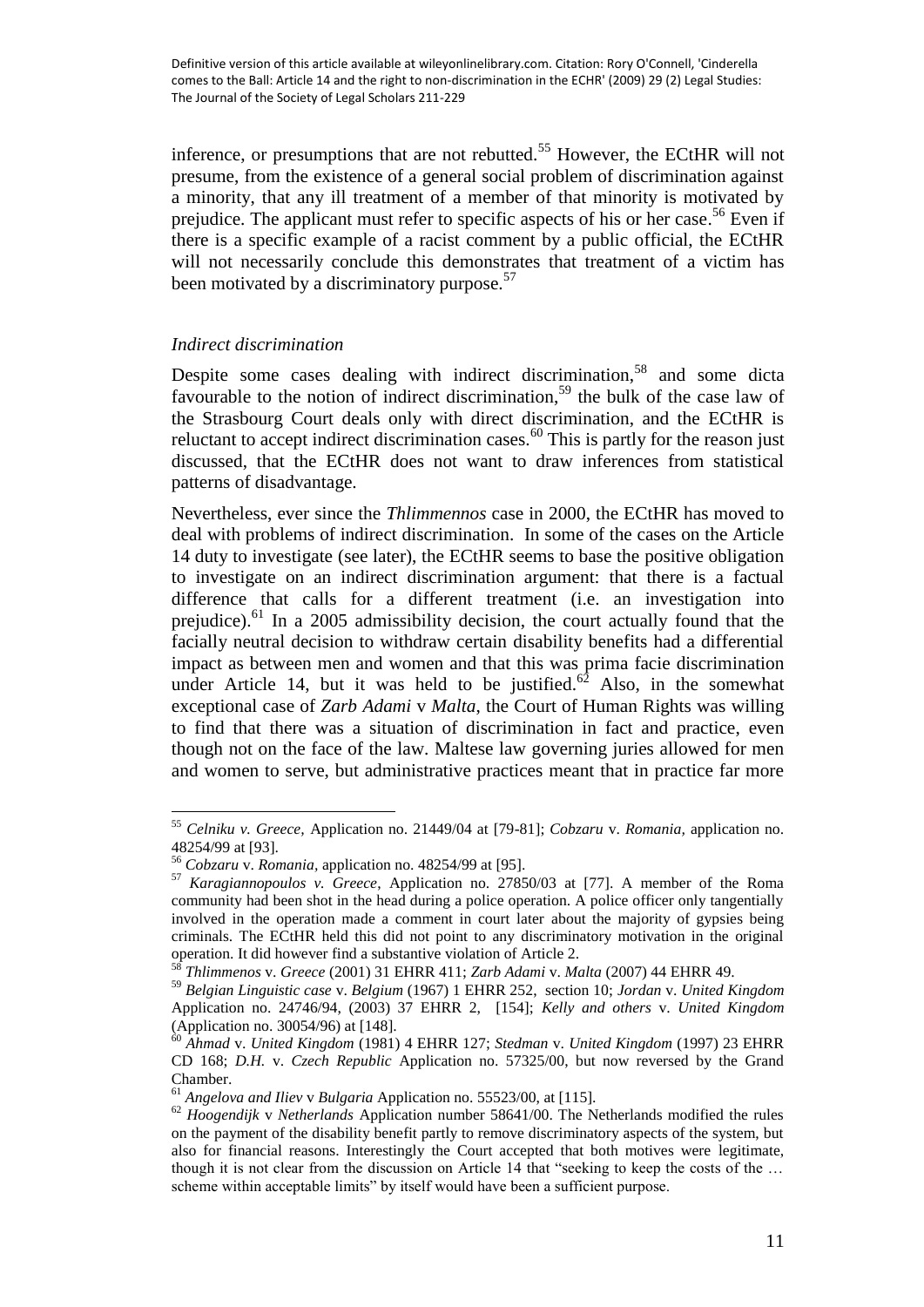men than women served on juries, and the Court found that this situation was one of unjustified sex discriminatory.<sup>63</sup> The *Thlimmennos* and *Zarb Adami* cases thus point the way to a greater willingness to tackle the problem of indirect discrimination.

In what is perhaps the most important Article 14 case of 2007, the European Court of Human Rights extended its Article 14 jurisprudence significantly in a case involving indirect racial discrimination. The *DH* case involved the education system in the Czech Republic. The Czech Republic had a network of special schools for children with mental "deficiencies". The majority of children in these special schools were of Roma origin. The applicants claimed their education suffered and they were subject to segregation; they invoked Article 14 in conjunction with the right to education in Article 2 of Protocol 1 to the European Convention. The Grand Chamber ruled that Article 14 may require efforts to correct factual inequality, even if this required differential treatment, and the Grand Chamber strongly condemned racial discrimination.<sup>64</sup> The Grand Chamber held that it was not necessary to prove any intention to discriminate and that once a discriminatory effect was shown, the burden then switched to the State to justify it under the Court's proportionality test. $65$  In this case, the State failed to justify the policies with this discriminatory effect (though noting they had made efforts to address the inequalities  $66$ .

The *DH* case is a major breakthrough for a more substantive model of equality in Strasbourg. It recognises that Article 14 covers problems of indirect discrimination, rules that it is not necessary to demonstrate a prejudiced motivation and it provides that where the applicant can demonstrate a discriminatory situation, the burden switches to the State to provide a justification for it. The *DH* case has been discussed and confirmed in more recent cases involving the apparent exclusion of Roma children from mainstream education.<sup>67</sup>

# **On the listed grounds or "other status"**

Formal and substantive models of equality tend to differ on what sorts of distinctions deserve scrutiny. A formal model will be concerned with any kind of distinction, as it protects a principle that any distinction or legislative classification should be rationally justifiable. A substantive model of equality will be more concerned with those distinctions that have a particular tendency to reinforce patterns of disadvantage and discrimination, such as race, or sex or religion. These are only starting points of course. A formal model of equality might well be modified to allow for more rigorous scrutiny of certain types of distinction, along a "sliding scale".  $^{68}$  A substantive model of equality needs to be

<sup>63</sup> *Zarb Adami* v. *Malta* (2007) 44 EHRR 49.

<sup>64</sup> *D.H.* v *Czech Republic* Application no. 57325/00, at [175-176].

<sup>65</sup> At [193-5].

<sup>66</sup> At [71-72].

<sup>67</sup> *Sampanis* v *Greece* application no. 32526/05, *Orsus and others* v *Croatia,* application no. 15766/03.

<sup>68</sup> On suggestions for a "sliding scale" approach to equal protection in the US, see *San Antonio Independent School District v. Rodriguez* (1973) 411 U.S. 1 (per Justice Thurgood Marshall), *City of Cleburne v. Cleburne Living Center* (1985) 473 U.S. 432 (per Justice Stevens).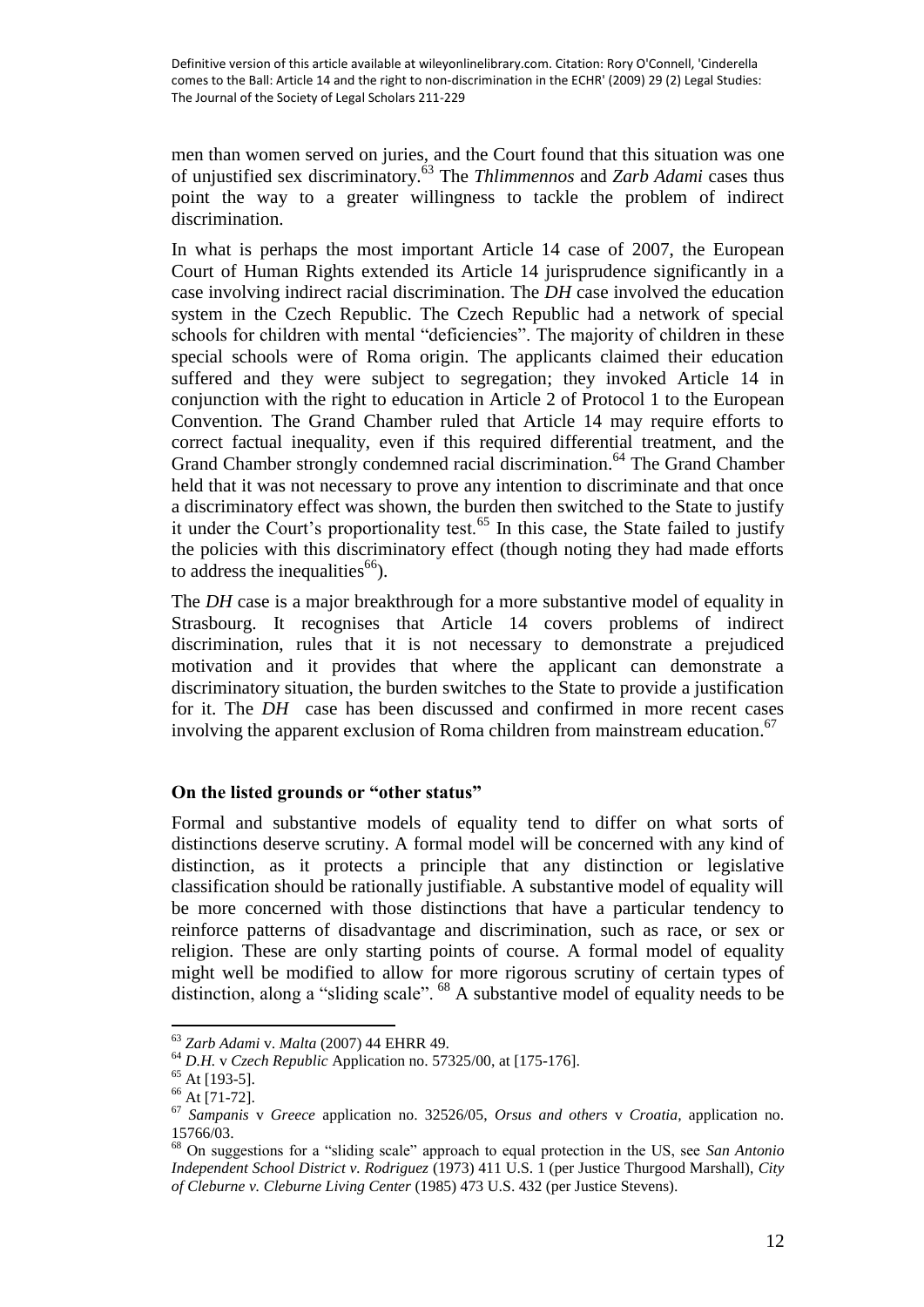attuned to the possibility that disadvantage or discrimination might not be easily recognised.

There is a long list of enumerated grounds in Article 14 which may give rise to a complaint of discrimination. This includes some not found in domestic law of the United Kingdom (other than the HRA), such as language. $69$  More importantly, Article 14's list of grounds is open-ended as it includes "any other status". Therefore, Article 14 may include unenumerated grounds such as sexual orientation,<sup>70</sup> health,<sup>71</sup> marital status,<sup>72</sup> or others that would not necessarily be considered under domestic anti-discrimination laws.

Often interpreted very widely in Strasbourg, it would seem that almost any distinction within the ambit of a Convention right can trigger an Article 14 inquiry.<sup>73</sup> This willingness to look at almost any type of distinction is confirmed by the case law in recent years, though with a major qualification in the recent decision in *Carson*.

In *Beian v. Romania*, the claimant had been a military conscript in the Romanian military beginning service in 1953.<sup>74</sup> He had refused to accept military training. In 2002, the Romanian state established certain social benefits for former members of units who had been forced to engage in labour. The legislation provided the benefits for former members of units under the direction of the so called DGT, which generally coordinated most of the units in which such conscripts served. This particular claimant had not served in one of these units. The ECtHR found violations of Article 6 and 14. There was a violation of Article 6 as the highest domestic court had caused uncertainty in the law leading to contradictory decisions.<sup>75</sup> As regards Article 14, the claimant objected to the differential treatment accorded based on the different units to which people

<sup>69</sup> The ECtHR has considered a case during 2007 on language policy, concerning the Ukrainisation of Russian names in official Ukrainian documents. The ECtHR ultimately found the policy did not violate Article 14, largely because the policy preserved a role for individual choice as to how an individual's names should appear. See *Bulgakov* v. *Ukraine,* Application no. 59894/00 at [58].

<sup>70</sup> *Salguero da Silva Mouta v. Portugal* (2001) 31 EHRR 1055.

 $71$  During 2007, the ECtHR considered a complaint alleging discrimination based on health (HIV status). It rejected the complaint on the grounds there was no evidence of discrimination, but did not query that "health" could be a "status" for the purpose of Article 14: *V.A.M.* v. *Serbia,*  Application no. 39177/05.

 $72$  *In re P.* [2008] UKHL 38, [2008] 3 WLR 76.

<sup>&</sup>lt;sup>73</sup> It would seem almost any distinction can come within the Article 14 concept of "other status" *Paulik* v. *Slovakia* (no. 10699/05) which concerned distinction made between different types of fathers (those fathers whose paternity was based on a rebuttable presumption and fathers whose paternity could not be rebutted). See also, on distinctions between different types of litigants: *Stubbings* v. *United Kingdom* (1996) 23 EHRR 213 and *Mizzi* v. *Malta* (2006/01/12). A distinction based on being former members of the security services was held to be a distinction under Article 14 in *Rainys and Gasparavicius* v. *Lithuania* Applications nos. 70665/01 and 74345/01. Finally, a distinction between farmers holding farms of different sizes triggered a successful Article 14 inquiry in one French case: *Chassagnou* v. *France* (2000) 29 EHRR 615.

For an example of this wide approach within the UK see *Application for Judicial Review Landlords Association for Northern Ireland* [2005] NIQB 22, [2006] NI 16.

<sup>74</sup> *Beian v. Romania* (application no. 30658/05). See also the similar cases of *Zainescu v. Romania*  (application no. 26832/08), *Tara Lunga v. Romania*, (Application 26831/03), *Tehleanu v. Romania*, (Application no. 1578/03).

 $75$  [39-40].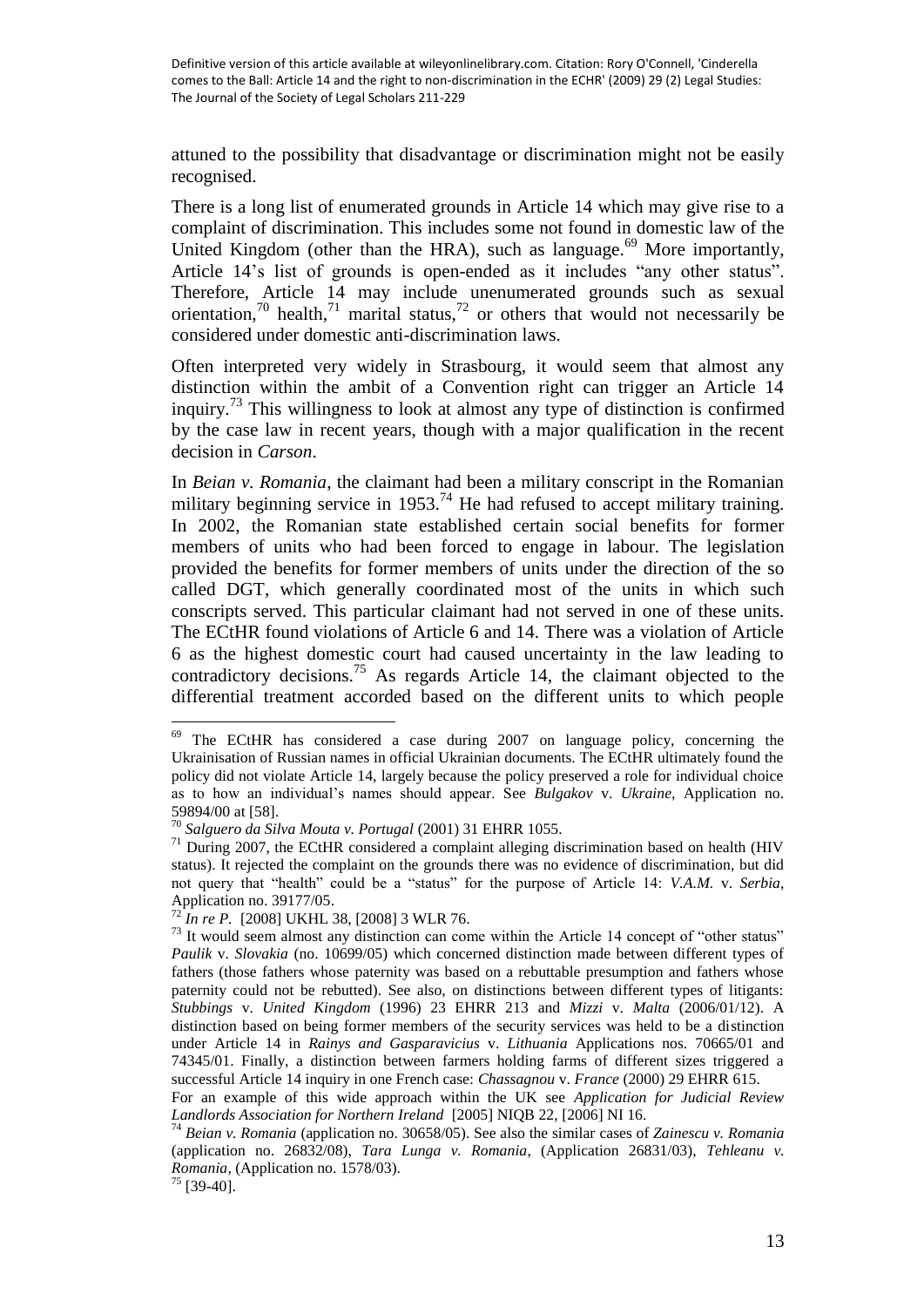belonged. The ECtHR noted that Article 14 was not limited to the enumerated grounds and that the State failed to provide any objective and reasonable justification for this distinction.<sup>76</sup>

In *Grande Oriente d'Italia di Palazzo Giustiniani* v. *Italy*, the ECtHR was dealing with an Italian measure in the region of Friuli-Venezia Giulia that required candidates for public office to declare if they were Freemasons or members of secret organisations. The measure therefore treated members of the Freemasons differently from members of other non-secret organisations. The Italian Government did not offer any "objective and reasonable" justification for this distinction, so there was a violation of Article 14 in combination with Article 11. For our purposes, we note that a distinction between Freemasons and other nonsecret organisations does not fall neatly under one of the enumerated grounds in Article 14 or similar type of status.<sup>77</sup>

This case underlines that potentially any distinction in the enjoyment of Convention rights calls for objective justification.<sup>78</sup> Article 14 is not limited to distinctions based on "suspect grounds" typically used to express prejudice, but can cover any arbitrary distinction. <sup>79</sup> This means that purely arbitrary distinctions are not permitted. It also means that the ECtHR does not have any problems dealing with claims that raise "intersectional" issues, i.e. do not neatly raise one particular ground for distinction, but raise more than one ground.

Contrary to the position in Strasbourg, the UK courts are not so generous in their interpretation of "other status". In 2004, the House of Lords indicated that "other status" in Article 14 referred to personal characteristics, and not just to any distinction. <sup>80</sup> This principle has been followed in subsequent House of Lords decisions $81$  and in the lower courts.  $82$  However, in 2008, the House of Lords has offered significant qualifications as regards the question of "status" or "personal characteristic". In *AL Serbia*, the House of Lords accepts that being a young adult without parents or a family can amount to a status, and so distinction on this ground calls for Article 14 justification. Crucially however this status was not one which required especially strict scrutiny, and the decision to grant permission to one group to remain in the UK but not the other was held not to violate Article 14.<sup>83</sup> In *RJM*, the claimant had been in receipt of a disability premium social welfare payment, but this was ended when he became homeless, and started to sleep rough. The Court of Appeal ruled that being homeless was not a personal characteristic under Article 14. The House of Lords disagreed and offered some

 $^{76}$  [62, 64].

<sup>77</sup> *Grande Oriente d'Italia di Palazzo Giustiniani v. Italy* (Application no. 26740/02) at [56].

 $78$  To underline this point, the ECtHR considered an allegation that Belgian authorities engaged in a policy of selected and arbitrary prosecution for violations of planning regulations in *Hamer* v. *Belgium* Application no. 21861/03. The ECtHR concluded there was no difference of treatment [67], but did not suggest that this sort of distinction did not fall under the heading of "other status".

<sup>79</sup> *Wagner v. Luxembourg* Application no 76240/01.

<sup>80</sup> *R. (S.) v Chief Constable of Yorkshire Police* [2004] UKHL 39 at [48-9].

<sup>81</sup> See for instance *R. (Clift)* v *Secretary of State for the Home Department* [2006] UKHL 54, [2007] 1 AC 484.

<sup>82</sup> *R* (*RJM*) v *Secretary of State for Work and Pensions* [2007] EWCA Civ 614, [2007] H.R.L.R. 35.

<sup>83</sup> *AL Serbia (FC) v Secretary of State for the Home Department* [2008] UKHL 42, (2008/06/25).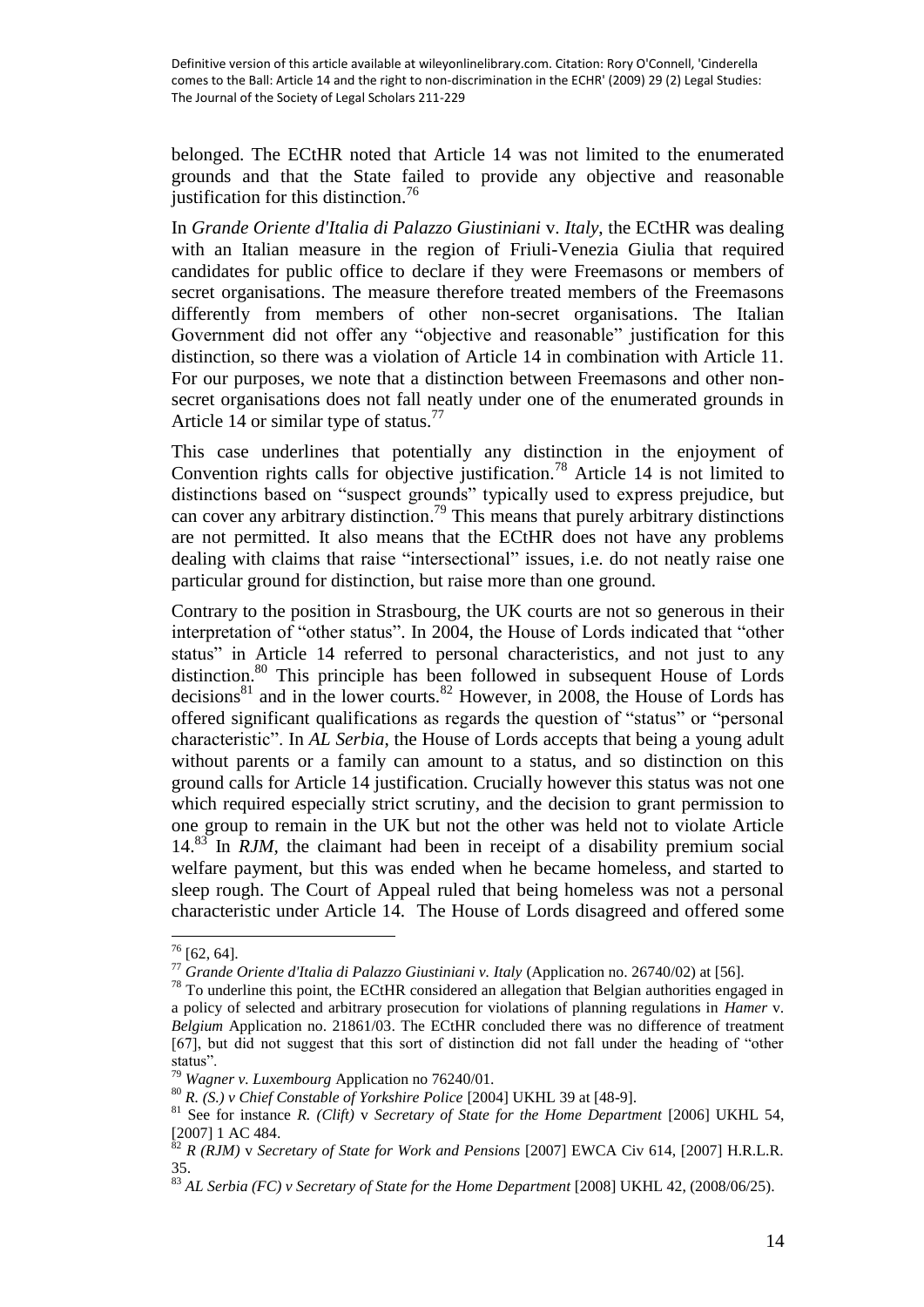important comments on when a distinction will be considered to be based on a personal characteristic. Lord Walker explains that the idea of a personal characteristic is like a set of "concentric circles". The inner core includes those innate characteristics that are most intimately linked to one's personality, and which are difficult to change. Second, come those personal decisions that are "almost innate" and which concern the exercise of classic liberal rights of freedom expression, association and religion. The third circle includes certain grounds that are more in the nature of what people do, or what is done to them. This last includes questions of military status, domicile, residence and homelessness.<sup>84</sup> Significantly, the intensity of the review will be affected by the distance between the characteristic in question and the core characteristics.<sup>85</sup> Having agreed in *RJM*, that Article 14 applied to the distinction in question, the Law Lords ultimately ruled that the distinction was justified.

Whilst the *RJM* case suggests the UK courts are moving towards the broader conception of status found in Strasbourg, the Strasbourg court seems recently to have moved some way towards the British focus on "personal characteristics". In the *Carson* decision, the Strasbourg court accepts that a distinction has to be based on a personal characteristic. It endorses a wide conception however of personal characteristic, including choice of residence as a "status" under Article 14. Crucially however the Court endorses the position that this is not a status that calls for very strong justification, and in fact accords the UK a wide margin of appreciation.<sup>86</sup>

# **Justification**

 $\overline{a}$ 

Any distinction found *prima facie* to violate Article 14 can nevertheless be justified under the proportionality test of the ECtHR, that is to say it can be justified if it is for a legitimate purpose and if the distinction is proportionate:

"…a difference of treatment is discriminatory if it has no objective and reasonable justification, that is, if it does not pursue a legitimate aim or if there is not a reasonable relationship of proportionality between the means employed and the aim sought to be realised."<sup>87</sup>

In applying the justification test, the ECtHR operates with a version of the American "suspect classifications" doctrine. Certain types of classifications (e.g. those based on sex, race, nationality, birth status, religion, sexual orientation) are treated as being suspect and calling for an extremely persuasive justification from the State for using them.

The ECtHR has also referred to the concept of the margin of appreciation (MOA). This allows a greater degree of discretion to a state in circumstances where the international court feels it is ill-placed to second guess the national judgment (e.g. national security, public morality, planning decisions, and areas where there is no common European standard).

<sup>&</sup>lt;sup>84</sup> Lord Walker at [5]. All the Law Lords agree with this short speech.

<sup>&</sup>lt;sup>85</sup> Lord Walker at [5], Lord Neuberger at [56].

<sup>86</sup> *Carson* v *United Kingdom* Application no. 42184/05, (2008/11/04)

<sup>87</sup> *Religionsgemeinschaft der Zeugen Jehovas* v *Austria* application no. 40825/98, (2008) [87].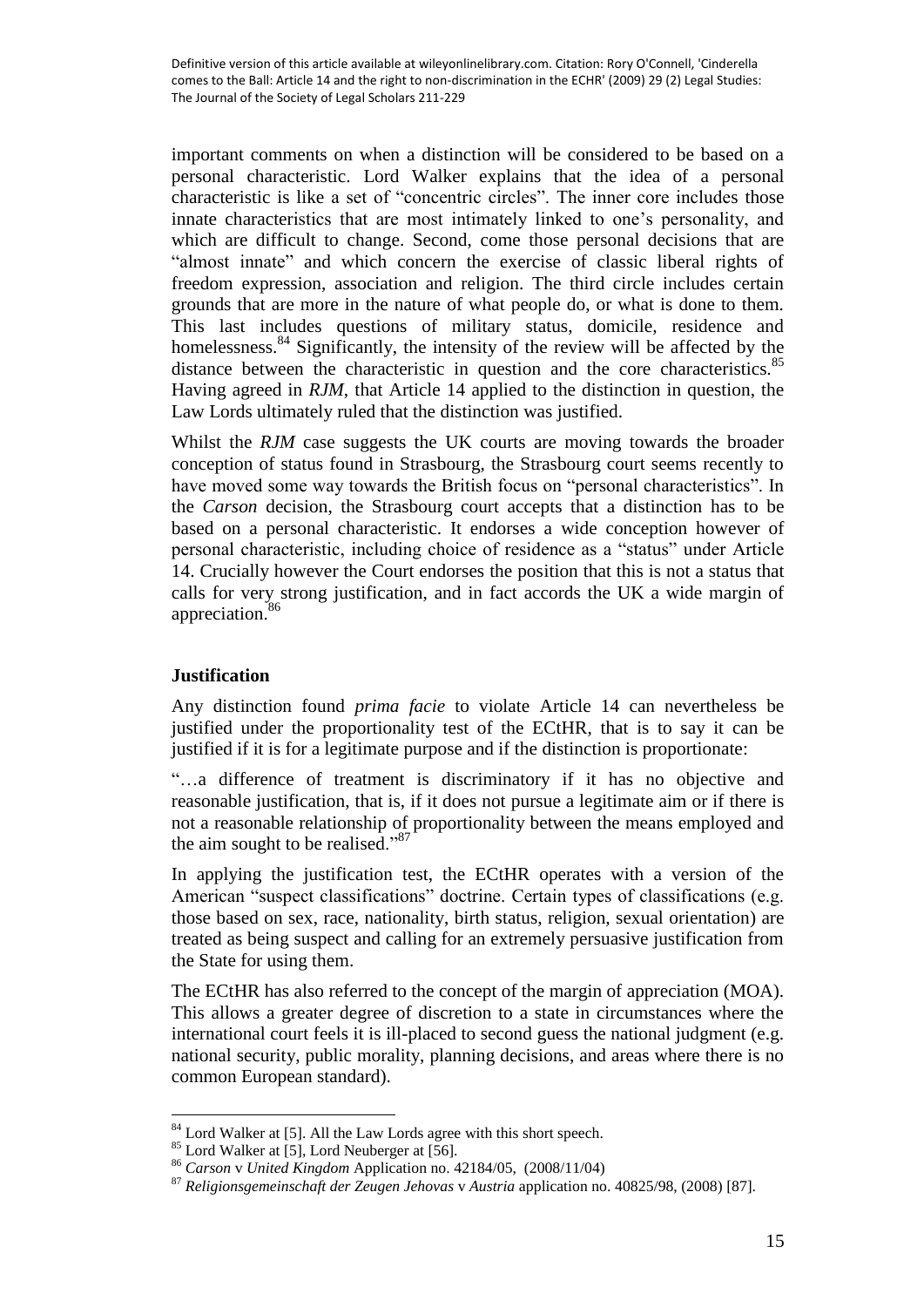The doctrine of the margin of appreciation has frequently stymied efforts to promote equality in relation to sexual orientation. The margin of appreciation has been invoked in relation to differential age limits for sexual activity as between gay men and heterosexual couples. While this was done in cases in the 1980s, the margin of appreciation had evolved by the end of the century, and such discrimination was held to no longer be compatible with the Convention. <sup>88</sup> The appearance of the margin of appreciation in a 2002 case was more startling. In *Frette* v *France*, the applicant had sought to adopt a child as a single person, and was refused due to reasons of his lifestyle, which in reality meant due to his sexual orientation. The ECtHR held that such a case fell within the ambit of Article 8, and examined the Article 14 argument.<sup>89</sup> At this point, the margin of appreciation was invoked: the court found there was no general policy across Europe on the question of whether, if single persons could adopt children, this possibility extended to a single gay man.<sup>90</sup> Given this position, the fact that the best interests of the child had to be considered, and the divided views of the scientific community on adoption by gay persons, the Court found the distinction to be justified.<sup>91</sup> This is certainly not an example of an exacting proportionality inquiry. The reference to scientific evidence seems to be based on the respondent Government's assertion: no scientific reports are actually cited. In an earlier case, involving the exclusion of gay men and lesbians from the UK armed forces, the ECtHR had been critical of the failure to produce satisfactory scientific evidence of any necessity for the policy. Indeed, in that case, a report was produced by the government and the Court examined it closely to see if it was convincing, concluding that it was not. $92$ 

In 2008, the Court revisited this issue as a Grand Chamber in the case of *E.B. v France*.<sup>93</sup> This concerned a woman who sought an authorisation as a single person to adopt. The domestic authorities refused this, making reference to the absence of a paternal figure in the applicant's household, and the attitude of her female partner. The ECtHR concluded that this amounted to a refusal on the grounds of her sexual orientation.<sup>94</sup> Then, in a striking contrast to *Frette* the Court reiterates that only "particularly weighty and convincing reasons" could justify a distinction on grounds of sexual orientation.<sup>95</sup> The Government's arguments did not provide such a reason, and the discrimination on grounds of sexual orientation was "not acceptable".<sup>96</sup> Significantly, the Grand Chamber's discussion of these issues does not even mention the term "margin of appreciation".<sup>97</sup> There were a large number of dissenting opinions (the Grand Chamber split 10-7 on a finding of a violation), but most of these do not challenge the central holding of the

<sup>88</sup> *Sutherland* v. *United Kingdom* (1997) 24 EHRR CD 22.

<sup>89</sup> *Frette* v. *France* (2004) 38 EHRR 21, [32-3].

 $90$  [41].

 $91$  [42-3].

<sup>92</sup> *Lustig-Prean* v. *United Kingdom* [1999] 29 EHRR 548, [88-98].

<sup>93</sup> *E.B.* v *France* application no. 43546/02.

<sup>94</sup> [89].

 $95$  [91].

 $96$  [96].

<sup>&</sup>lt;sup>97</sup> See [72-98].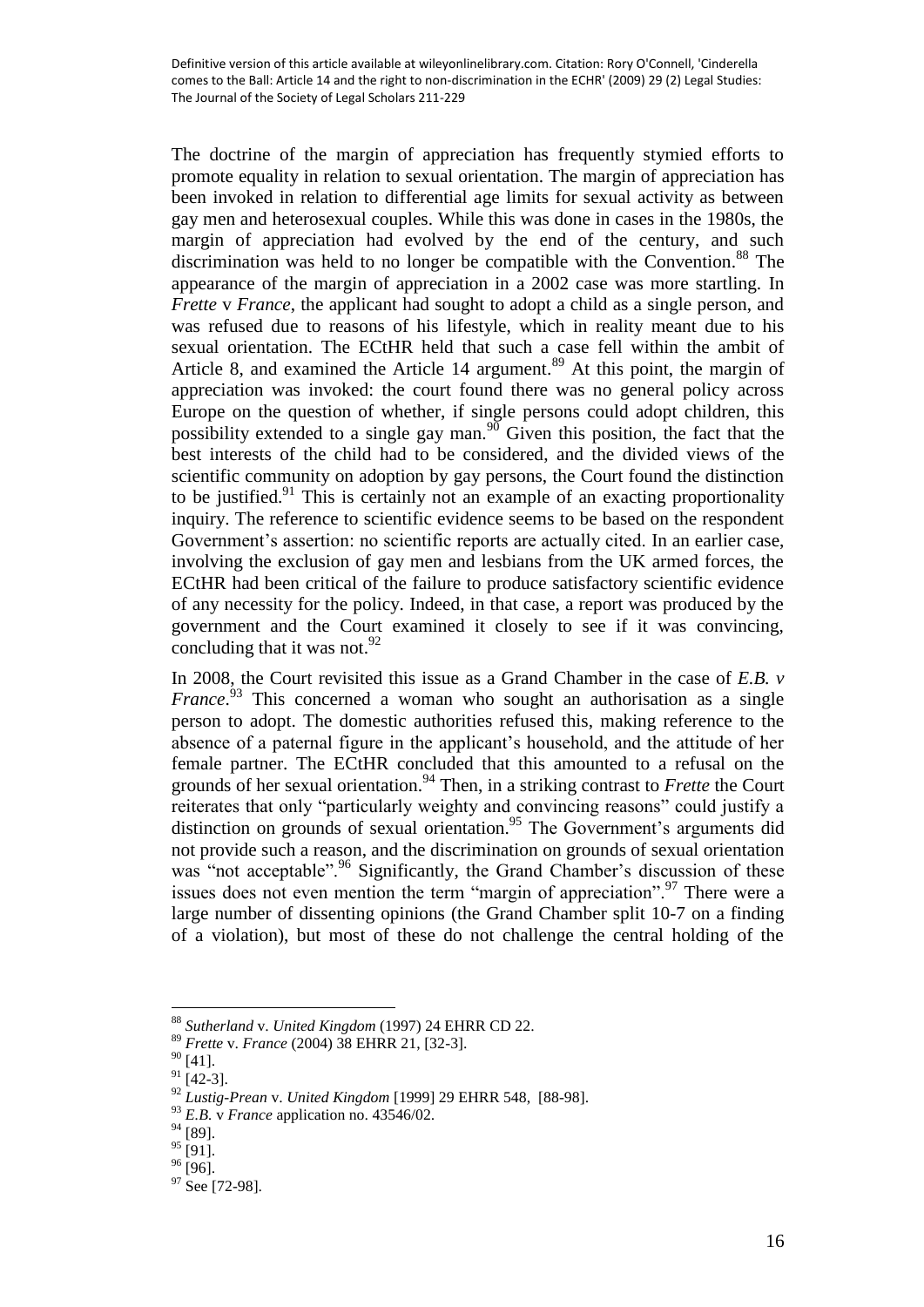Grand Chamber, that a denial of a possibility to adopt based on the sexual orientation of the applicant is a violation of the Convention.<sup>98</sup>

The *E.B.* case implicitly disapproves of the invocation of the margin of appreciation doctrine in *Frette.* This does not mean that the margin of appreciation doctrine has no application. Where a subject matter calls for a difficult balancing of interests, and where the distinction is not based on a "suspect" ground, then the Court of Human Rights continues to speak of a margin of appreciation, and continues to apply a more relaxed standard of justification in these areas.

Taxation policy is another area where a margin of appreciation is employed, as indicated in the case of *Burden and Burden v. UK*. The ECtHR accepted that the UK could promote marriage and also long term same sex relationships, even if this meant drawing a distinction between spouses and civil partners on the one hand and other people living in "long-term settled relationship[s]". Such a distinction was deemed well within the margin of appreciation.<sup>99</sup> Similarly, in the *Carson* case, the ECtHR accepted that a margin of appreciation was appropriate in cases involving the social security system, specifically pensions.<sup>100</sup> The Court went so far as to speak of the "very wide margin of appreciation which it enjoys in matters of macro-economic policy".<sup>101</sup> The Court has recognised that the margin of appreciation can cover the sorts of fine judgements that states have to make when creating features like cut-off dates for entitlements to benefits.<sup>102</sup>

Nevertheless, the fact that a case involves social policy does not mean that the courts should abandon their duty to examine policy choices. The House of Lords has recently indicated that the State must make choices as between *rational* schemes. Where the State's choice is not rational then the national courts may say  $\mathrm{so}^{103}$  - and they may say so even if they believe the Strasbourg Court would not disturb the State's judgement because of the margin of appreciation appropriately accorded by an international court to national authorities.<sup>104</sup>

### **Positive action: Affirmative Action and Positive Obligations**

The issues raised by affirmative action or positive action are often critical in testing the differences between a formal and a substantive theory of equality.

<sup>&</sup>lt;sup>98</sup> Several of the dissenting opinions disagreed with the majority's characterisation of the national decision as one based on sexual orientation, or argued that if this affected one of the reasons for the national decision, then the national authority had other reasons that were not so tainted. See the dissents by Costa (joined by three other judges), Loucaides and Mularoni.

<sup>99</sup> *Burden and Burden* v. *United Kingdom* (2007) 44 EHRR 51, at [60-61]. On referral to the Grand Chamber, the ECtHR held that the sisters were not in an analogous situation to married couples or civil partners: *Burden and Burden* v. *United Kingdom* (2008) 47 EHRR 38. <sup>100</sup> *Carson* v *United Kingdom* Application no. 42184/05.

<sup>&</sup>lt;sup>101</sup> *Carson*, [81]. This margin of appreciation does not mean that taxation policy will never be found to violate Article 14: see *Darby* v. *Sweden* (1991) 13 EHRR 774.

<sup>102</sup> *Twizell v. United Kingdom*, (Application no. 25379/02), [24].

<sup>&</sup>lt;sup>103</sup> *In re P*. [2008] UKHL 38, [2008] 3 WLR 76 [20] per Lord Hoffmann. The case concerned a discriminatory provision in Northern Irish law allowing married couples to adopt a child but not allowing unmarried couples to do so.

 $^{104}$  *In re P.* [31-38] per Lord Hoffmann.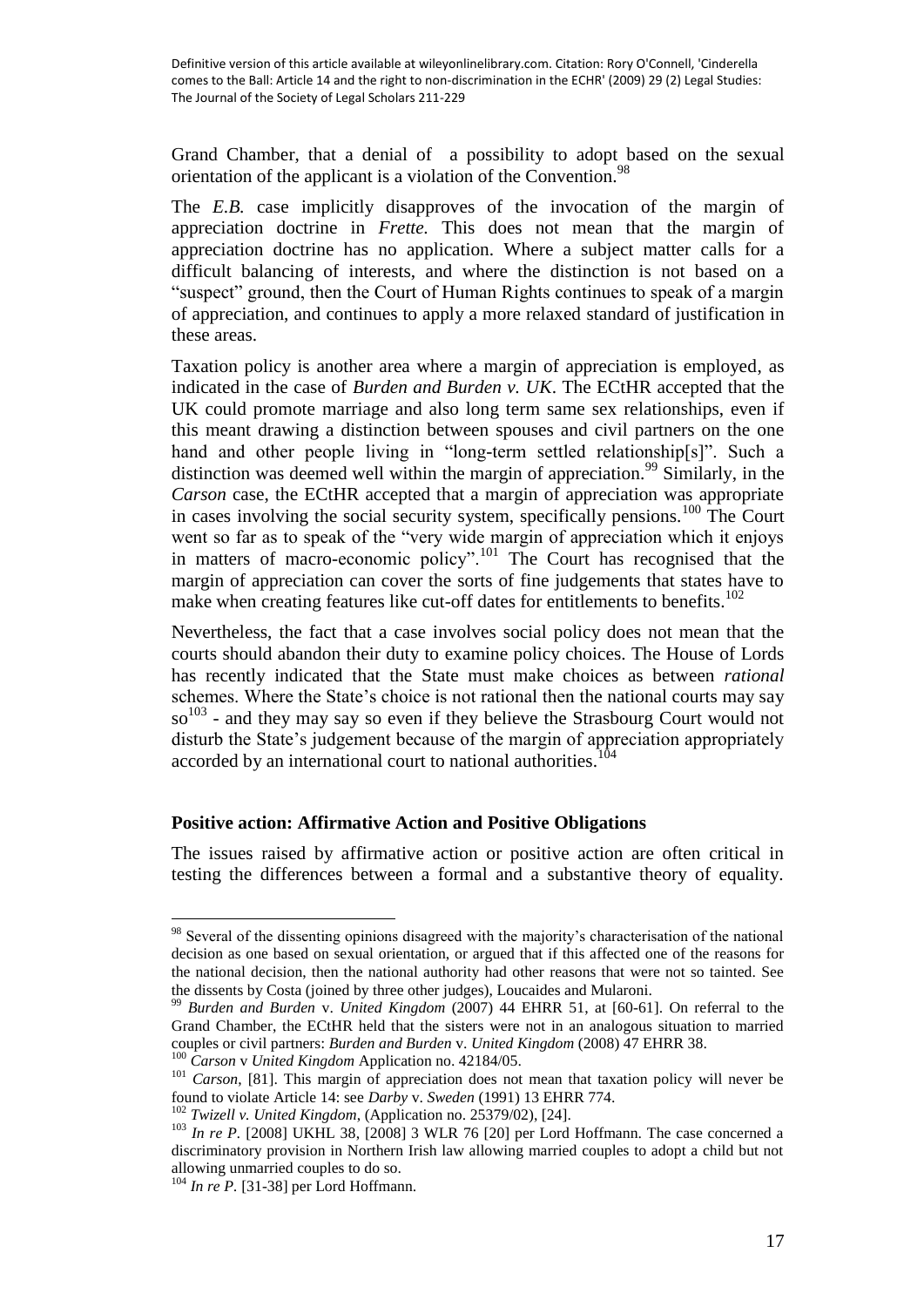Formal theories of equality, where they are given a "colour blind" or "neutral" interpretation tend to disfavour schemes of positive action or affirmative action which are designed to redress situations of systemic disadvantage, often brought about by a history of discrimination. At best, a formal theory of equality may regard affirmative action as a justified form of discrimination. Substantive equality models on the other hand tend to see such measures as being an aspect of equality itself.<sup>105</sup> On such a model, affirmative action is permitted, and it may also be seen as an obligation on the State: positive action is essential to tackle structural discrimination.<sup>106</sup>

A difference of treatment that is prima facie discrimination under Article 14 can be justified where it is intended to "correct factual inequalities"<sup>107</sup> and so bring about a greater degree of material equality. The Grand Chamber, in *Stec*, indicated that the difference in pensionable ages in the UK was intended to respond to the economically disadvantaged position of women. The Grand Chamber underlined that such affirmative action measures were only permissible so long as they were justified by the need to respond to a factual inequality. Once the factual inequality is diminished the justification for the measure would disappear.<sup>108</sup> The ECtHR relied on the same reasoning to uphold, at one point in time, the different treatments of widows and widowers in respect of the provision of a special widow's pension.<sup>109</sup>

The European Court of Human Rights has concluded that affirmative actions measures are permitted under Article 14. Does it require positive action? In at least one situation, the ECtHR has gone further and imposed positive obligations in respect of Article 14. By analogy with the duty to investigate under Articles 2 and 3 (suspicious deaths and allegations of torture), there is a positive obligation to investigate allegations of prejudiced motivations in criminal acts.<sup>110</sup> This duty applies equally where the alleged perpetrator is a non-state actor, eg members of a skinhead group.<sup>111</sup> Most of these have been cases involving racial hatred. In *Angelova and Iliev* the ECtHR explicitly says the State must consider the problem of :

"widespread prejudices and violence against Roma … and the need to reassert continuously society's condemnation of racism and to

 $105$  This is seen in Section 15 of the Canadian Charter of Rights and Freedoms. Section 15(1) contains a comprehensive prohibition of discrimination, but such discrimination may be justified under Section 1 of the Charter. Section 15(2) of the Charter makes it clear that the prohibition on discrimination in Section 15(1) "does not preclude any law … that has as its object or effect the amelioration of conditions of disadvantaged individuals or groups ….".

<sup>&</sup>lt;sup>106</sup> Sandra Fredman, "Providing Equality: Substantive equality and the positive duty to provide resources" (2005) 21 (2) *South African Journal on Human Rights* 163, 166-9.

<sup>107</sup> *Belgian Linguistic case* (1967) 1 EHRR 252, section 10.

 $108$  Ibid., at [66].

<sup>109</sup> *Runkee and White v. United Kingdom* Application no. 42949/98 at [40]. The failure to provide a lump sum payment to widowers however was found to violate Article 14, and indeed the UK did not contest this: [45]. The UK has now changed the law to remove the discrimination.

<sup>110</sup> *Angelova* v *Bulgaria* Application no. 55523/00, *Cobzaru* v *Romania* application no. 48254/99; *Koutropoulos* v. *Greece* Application no 15250/02. Dembour has suggested that it would be preferable to reverse the burden of proof in such cases: Marie-Bénédicte Dembour, *Who believes in human rights? Reflections on the European Convention*, 136-7.

<sup>111</sup> *Secic v. Croatia,* Application no. 40116/02.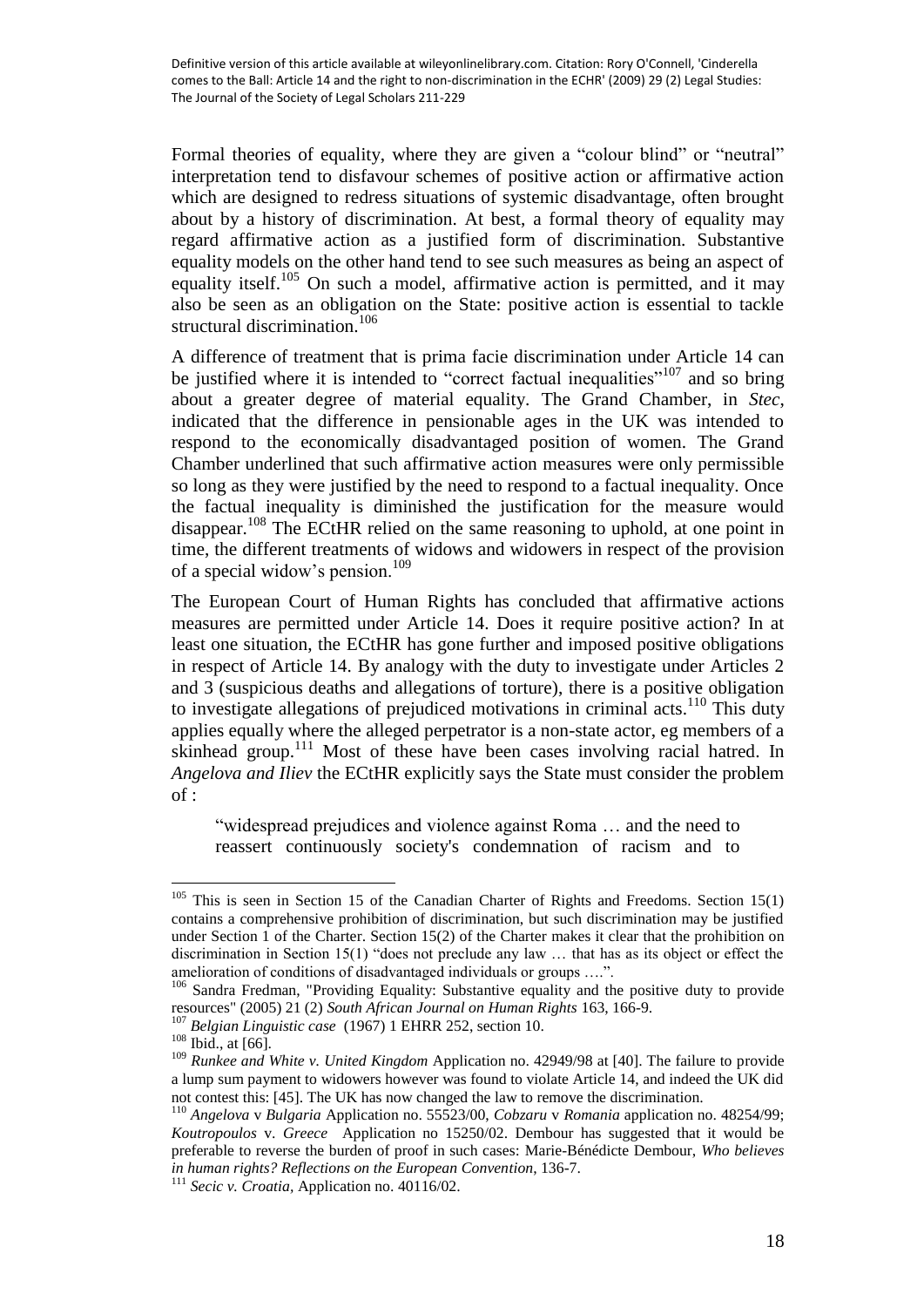maintain the confidence of minorities in the authorities' ability to protect them from the threat of racist violence…." [117]

The ECtHR stresses that the authorities must seek to uncover racial motives and will also examine the attitudes of investigating officials and others to ensure they do not disclose any discriminatory attitude.<sup>112</sup> During 2007, the ECtHR has also indicated that allegations of sectarian prejudice must be investigated under Article 14 in conjunction with Article  $9.113$ 

The duty to investigate is one instance of a positive duty in relation to equality in the Convention. There are important dicta in many of the cases which point to a stronger conception of positive duties to promote material equality. In cases dealing with the permissibility of positive action, and in cases dealing with indirect discrimination, there are clear implications that the state should take steps to achieve material equality, i.e. the failure to take steps to address factual inequalities might itself be a violation of Article  $14$ .<sup>114</sup> The ECtHR summarised this principle in the *D.H.* case, drawing on earlier decisions: "indeed in certain circumstances a failure to attempt to correct inequality through different treatment may in itself give rise to a breach of the Article".<sup>115</sup>

These dicta could have far reaching consequences if further developed by the court, amounting to a legal duty to promote equality in fact, in at least some circumstances. For example, the law of the United Kingdom contains several statutory duties to promote equality, but it is an oft perceived weakness that these powers tend to be oriented to procedures and not outcomes and are not intended to be legally enforceable in the courts.<sup>116</sup> A positive duty to promote equality under Article 14 would overcome some of these limitations.

### **Conclusion**

 $\overline{a}$ 

The European Court of Human Rights has taken huge strides in its understanding of Article 14 in recent years. It has attenuated the "ambit" requirement so that Article 14 extends to the sphere of social security, and arguably the employment sphere. The concept of discrimination has been definitively extended to deal with the problem of indirect discrimination. The Court continues to look at discrimination on a wide range of grounds, but insists that some types of distinction call for very weighty justification. In its analysis of the justification

<sup>112</sup> *Petropoulou-Tsakiris v. Greece*, Application No. 44803/04 at [63-66].

<sup>113</sup> *97 members of the Gldani Congregation of Jehovah's Witnesses* v. *Georgia*, application no. 71156/01.

<sup>114</sup> *Stec* v. *United Kingdom* App. nos. 65731/01 and 65900/01, (2006) 43 EHRR 47, at [51-64].

<sup>115</sup> *D.H.* v. *Czech Republic* Application no. 57325/00, (2007) 47 EHRR 3, [175].

<sup>&</sup>lt;sup>116</sup> Section 75 of the Northern Ireland Act 1998 is the clearest example of this. The Northern Irish courts have been reluctant to allow this statutory equality duty to be enforced by judicial review: *Neill's Application for Judicial Review* [2006] NICA 5. For a consideration of some of the perceived weaknesses in this type of pro-equality measure, see Sandra Fredman, *Human rights transformed: positive rights and positive duties* (Oxford: Oxford University Press, 2008), Ch. 7. For a survey of the UK statutory equality duties, see Nicholas Bamforth, Maleiha Malik and Colm O Cinneide, *Discrimination Law: Theory and Context, Text and Materials (Socio-legal)* (London: Sweet and Maxwell, 2008), 428- 439; A. McColgan, C. Palmer, B. Cohen, T. Gill, K. Monaghan, G. Moon and M. Stacey, *Discrimination Law Handbook* (London: LAG, 2007), Ch. 21.